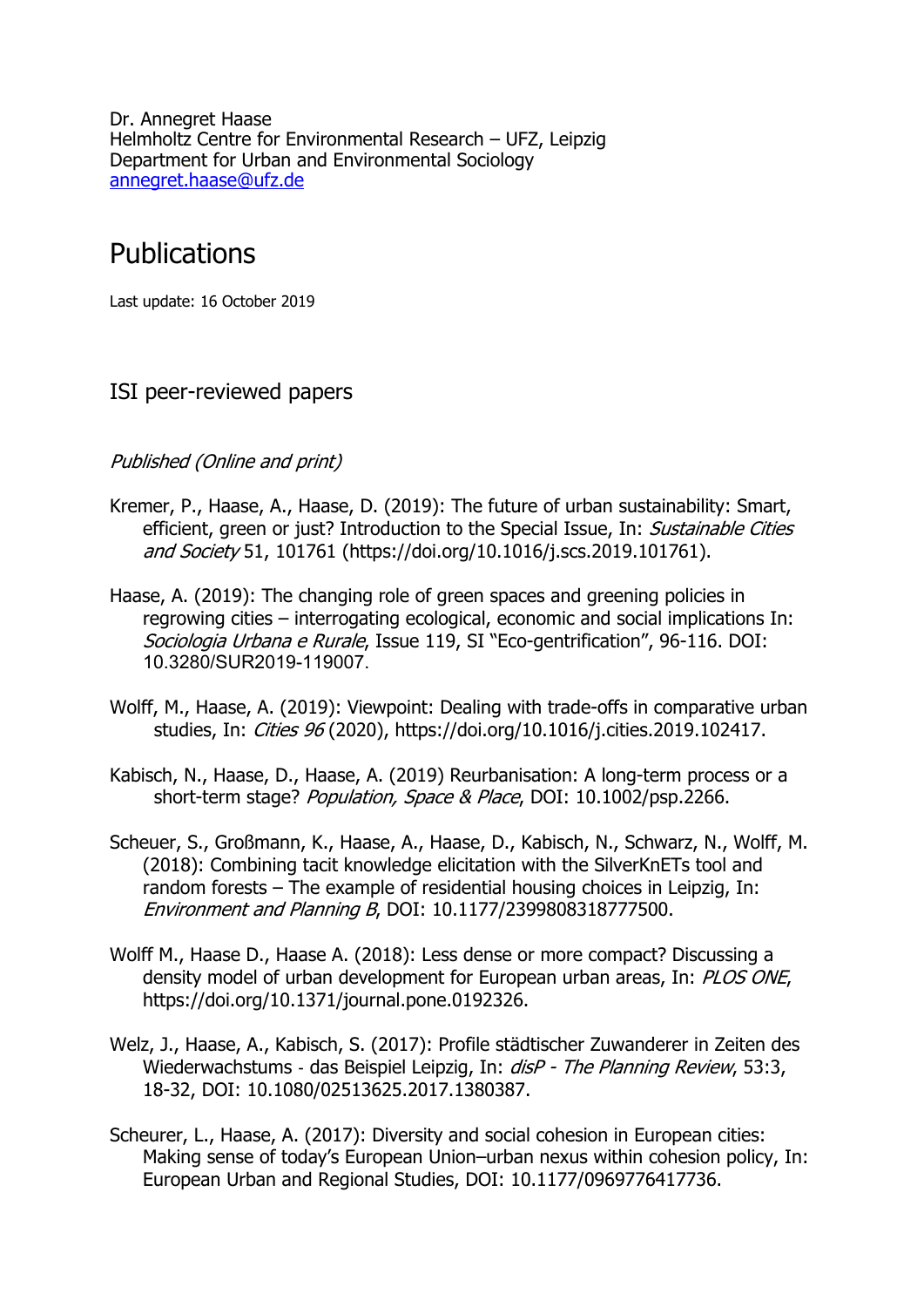- Haase, D., Kabisch, S., Haase, A. et al. (2017): Greening cities To be socially inclusive? About the alleged paradox of society and ecology in cities, In: Habitat International 64, 41-48 (DOI: 10.1016/j.habitatint.2017.04.005).
- Haase, A., Nelle, A., Mallach, A. (2017) Representing urban shrinkage The importance of discourse as a frame for understanding conditions and policy, In: Cities, http://dx.doi.org/10.1016/j.cities.2016.09.007.
- Mallach, A., Haase, A., Hattori, K. (2017): The shrinking city in comparative perspective: Contrasting dynamics and responses to urban shrinkage, In: Cities, http://dx.doi.org/10.1016/j.cities.2016.09.008.
- Haase, A., Rink, D., Grossmann, K. (2016): Shrinking cities in postsocialist Europe what can we learn from their analysis for today's theory-making? In: Geografiska Annaler: Series B, Human Geography 98, 4, 305-319.
- Wolff, M., Haase, A., Haase, D., Kabisch, N. (2016): The impact of urban regrowth on the built environment. In: *Urban Studies* (DOI: 10.1177/0042098016658231).
- Haase, A., Bernt, M., Grossmann, K., Mykhnenko, V., Rink, D. (2016): Varieties of shrinkage in European cities, In: European Urban and Regional Studies 23 (1), 86-102 (2013 Online first; DOI: 10.1177/0969776413481985).
- Haase, A., Athanasopolou, A., Rink, D. (2016): Urban shrinkage as an emerging concern for European policymaking, In: European Urban and Regional Studies 23 (1), 103-107 (2013 Online first; DOI: 10.1177/0969776413481371).
- Grossmann, K., Haase, A. (2015): Neighbourhood change beyond clear story lines: What can assemblage and complexity thinking contribute to a better understanding of neighbourhood development? In: Urban Geography (DOI: 10.1080/02723638.2015.1113807).
- Haase, A., Rink, D. (2015): Inner-city transformation between reurbanization and gentrification: Leipzig, eastern Germany, In: Geografie 15 (2), 226-250.
- Grossmann, K., Arndt, T., Haase, A., Rink, D., Steinführer, A. (2015): The influence of housing oversupply on residential segregation. Exploring the post-socialist city of Leipzig, In: Urban Geography 36 (4), 550-577 (DOI: 10.1080/02723638.2015.1014672).
- Haase, D., Haase, A., Rink, D. (2014): Conceptualizing the nexus between urban shrinkage and ecosystem services, In: Landscape and Urban Planning 132, 159-169 (DOI: 10.1016/j.landurbplan.2014.09.003).
- Haase, A., Bernt, M., Grossmann, K., Mykhnenko, V., Rink, D. (2014): The Concept of Urban Shrinkage, In: *Environment and Planning A* 46, 1519-1534 (DOI: 10.1068/a46269).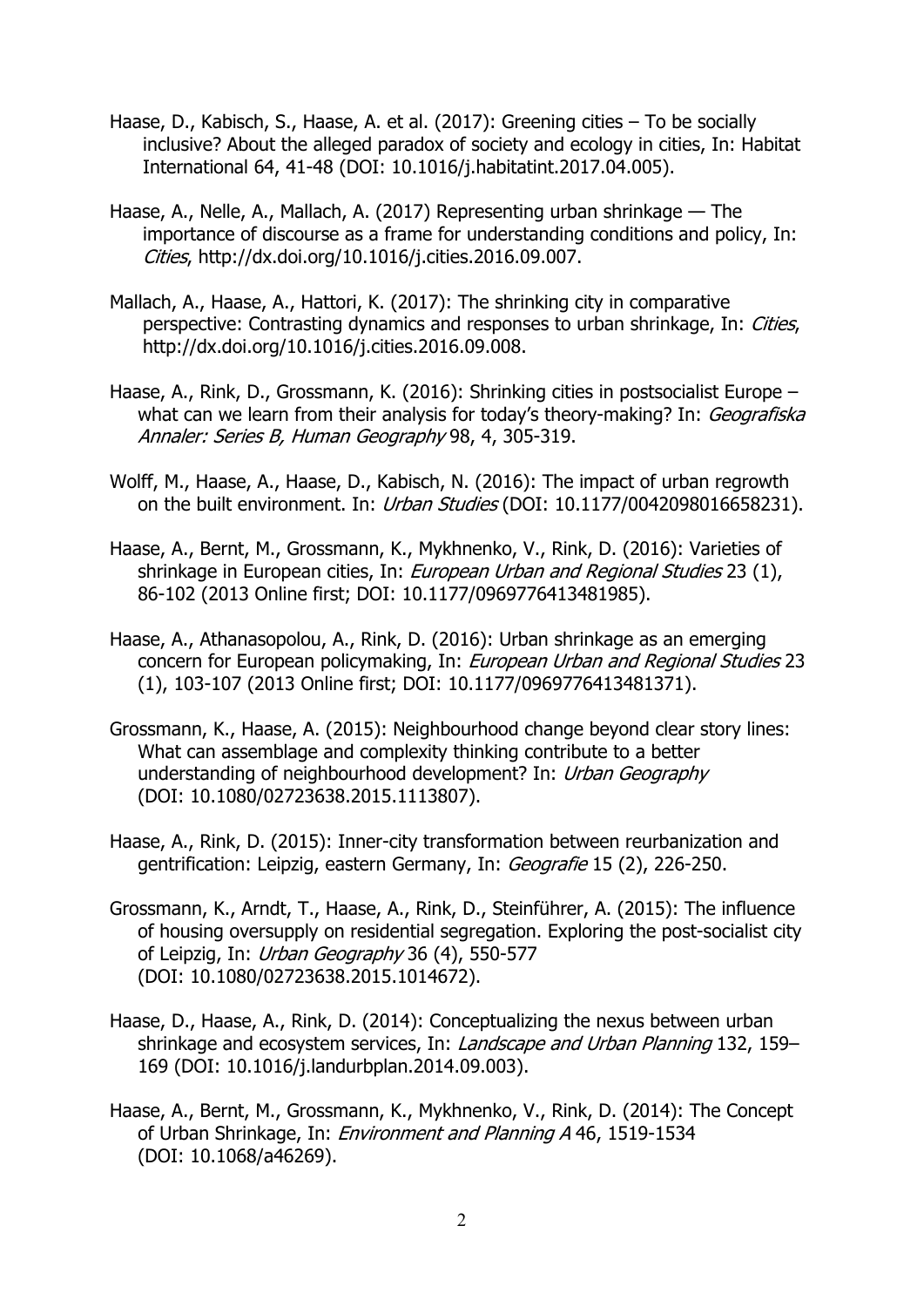- Bernt, M., Cortese, C., Couch, C., Cocks, M., Großmann, K., Haase, A., Krzysztofik, R. (2014): How does(n't) urban shrinkage get onto the agenda? Experiences from Leipzig, Liverpool, Genoa, and Bytom, In: *International Journal for Urban and* Regional Research 38 (5), 1749-1766 (DOI:10.1111/1468-2427.12101).
- Cortese, C., Grossmann, K., Haase, A., Tichá, I. (2014): Governing Social Cohesion in Shrinking Cities: the Cases of Ostrava, Genoa, and Leipzig, In: European Planning Studies 22, 10, 2050–2066 (DOI: 10.1080/09654313.2013.817540).
- Großmann, K., Bontje, M., Haase, A., Mykhnenko, V. (2013): Shrinking cities: Notes for the further research agenda, In: Cities 35, 221-225 (DOI: 10.1016/j.cities.2013.07.007).
- Haase, D., Kabisch, N., Haase, A. (2013): Endless Urban Growth? On the Mismatch of Population, Household and Urban Land Area Growth and Its Effects on the Urban Debate. In: PLoS ONE 8(6): e66531. doi:10.1371/journal.pone.0066531.
- Kabisch, N., Haase, D., Haase, A. (2012): Urban population development in Europe 1991-2008 – the examples of Poland and the UK. In: International Journal of Urban and Regional Research 36.6, 1326-48.
- Haase, A., Herfert, G., Kabisch, S., Steinführer, A. (2012): Reurbanizing Leipzig (Germany): Context Conditions and Residential Actors (2000–2007). In: *European* Planning Studies 20, 7, 1173-1196.
- Haase, A., Großmann, K., Steinführer, A. (2012): Transitory urbanites: new actors of residential change in Polish and Czech inner cities. In: Cities 29, 318-326.
- Haase, D., Haase, A., Kabisch, N., Kabisch, S., Rink, D. (2012): Actors and factors in land-use simulation: the challenge of urban shrinkage. In: *Environmental* Modelling & Software 35, 92-103.
- Haase, A., Herfert, G., Kabisch, S., Steinführer, A. (2010): Reurbanisierung in Ostdeutschland. Regionale, städtische und Quartiersanalysen unter besonderer Berücksichtigung demographischer Prozesse. In: disP 46 (1/180), 24-35.
- Steinführer, A., Bierzyński, A., Großmann, K., Haase, A., Kabisch, S., Klusáček, P. (2010): Population decline in Polish and Czech cities during post-socialism: Looking behind the official statistics. In: Urban Studies 47, 11, 2325-2346.
- Haase, A., Kabisch, S., Steinführer, A., Bouzarovski, S., Hall, R., Ogden, P. (2010): Emergent spaces of reurbanisation: exploring the demographic dimension of inner-city residential change in a European setting. In: Population, Space and Place 16, 5, 443-463.
- Kabisch, N., Haase, D., Haase, A. (2010): Evolving reurbanisation? Spatio-temporal dynamics as exemplified by the east German city of Leipzig. In: Urban Studies 47, 5, 967-990.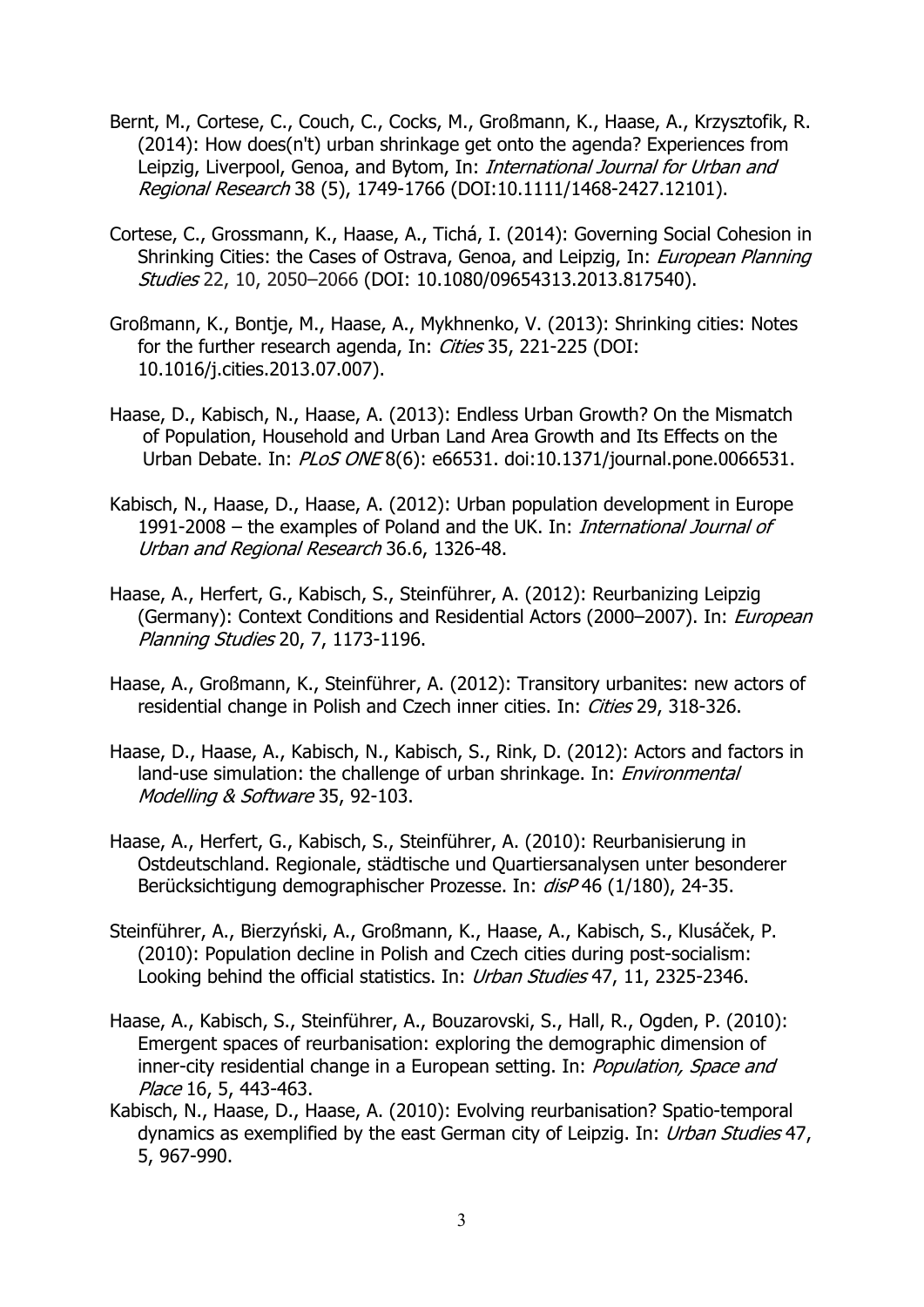- Bouzarovski, S., Haase, A., Hall, R., Ogden, P.E., Steinführer, A., Kabisch, S. (2010): Migration trends and residential preferences in León, Spain: Unpacking the demographies of reurbanization. In: *Urban Geography* 31, 2, 211-235.
- Haase, A. (2008): Reurbanisation an analysis of the interaction between urban and demographic changes as a comparison between European cities. In: Die Erde 139, 4, 309-332.
- Großmann, K., Haase, A., Kabisch, S., Steinführer, A. (2008): Entering new grounds: Crossing the boundaries between demography and urban studies. Conference on Socio-demographic change of European cities and its spatial consequences, Leipzig, 14-16 April 2008. In: Cities, 25, 6, 399-400.
- Haase, D., Haase, A., Kabisch, S., Bischoff, P. (2008): Guidelines for the perfect inner City. Discussing the appropriateness of Monitoring Approaches for Reurbanisation. In: European Planning Studies 16, 8, 1075-1100.
- Haase, A., Großmann, K., Kabisch, S., Steinführer, A. (2008): Städte im demographischen Wandel. Perpektivenwechsel für Ostmitteleuropa, In: Osteuropa 58, 1, 77-90.
- Buzar, S., Ogden, P. E., Hall, R., Haase, A., Kabisch, S., Steinführer, A. (2007): Splintering urban populations: emergent landscapes of reurbanisation in four European cities. In: Urban Studies 44, 4, 651-677.
- Steiführer, A., Haase, A. (2007): Demographic Change as Future Challenge for Cities in East Central Europe, In: Geografiska Annaler B 89, 2, 183-195.
- Haase, A. (2004): Kooperation statt Exklusion? Euroregionen an Polens EU-Außengrenze, In: Osteuropa 54, 5-6 (Die Einigung Europas – Zugkraft und Kraftakt), 484-495.

#### ISI book reviews

Rink, D., Haase, A. (2017): Review on: Davies, W.K.D. (2015): Theme Cities: Solutions for Urban Problems, Springer, In: International Journal of Urban and Regional Research 2017, DOI:10.1111/1468-2427.12595–12600.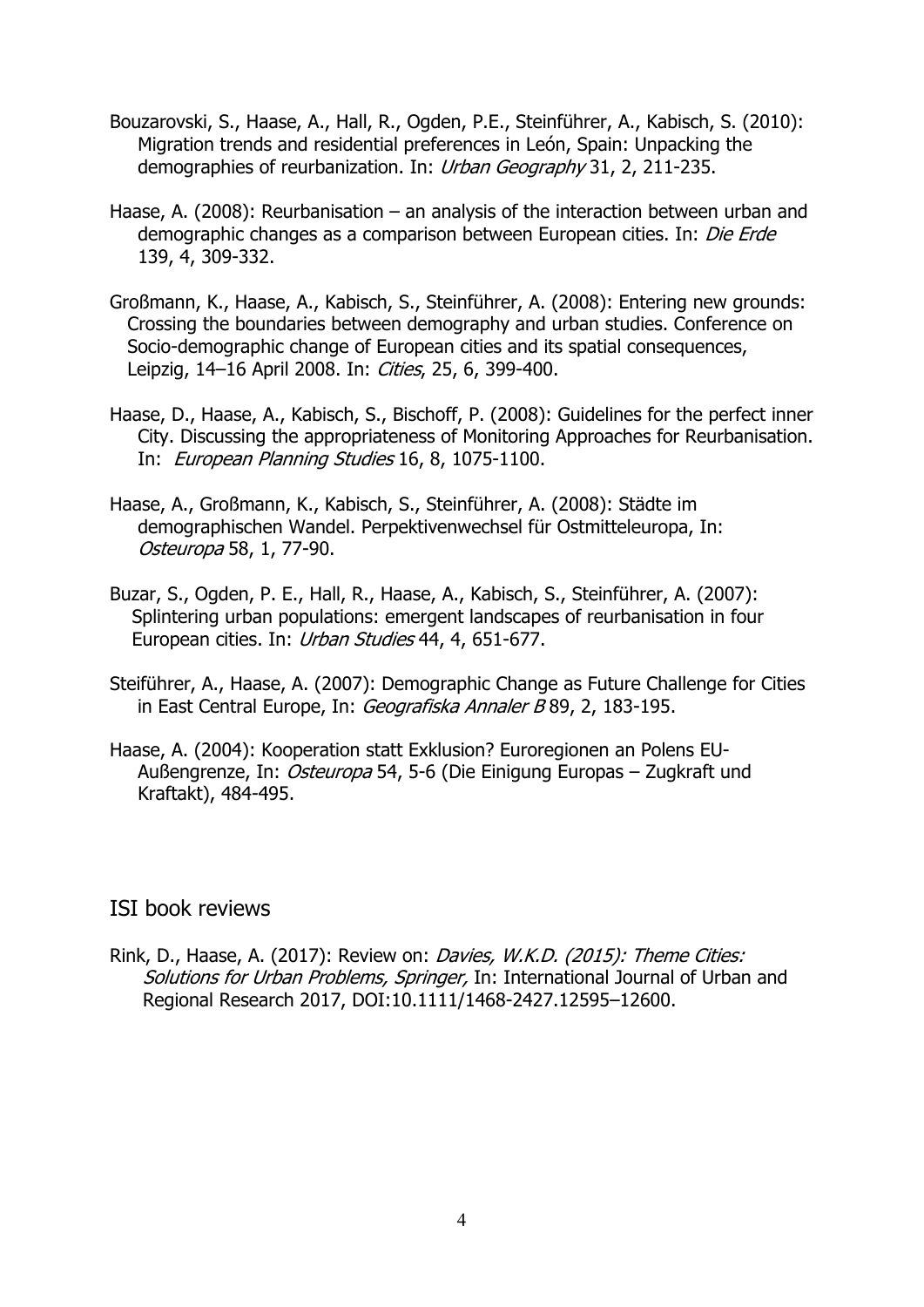### Peer-reviewed journal articles

#### Published (Online and Print)

- Haase, A., Budnik, M., Großmann, K., Haid, C., Hedtke, C., Kullmann, K. (2019): Soziale Differenzierung und zunehmende soziale Heterogenität in Leipzig im Spiegel von Alltagswahrnehmung und Politik, In: Raumforschung und Raumordnung, 2019; 77(5):1–16, DOI: doi.org/10.2478/rara-2019-0024.
- Werner, F., Haase, A., Rink, D., Renner, N., Rottwinkel, M., Schmidt, A. (2018): The Local Governance of Arrival in Leipzig: Housing of Asylum-Seeking Persons as a Contested Field, In: Urban Planning 3, 4, 116–128 (DOI: 10.17645/up.v3i4.1708).
- Haase, A., Wolff, M., Spackova, P., Radzimski, A. (2018): Reurbanisation in Postsocialist Europe – A Comparative View of Eastern Germany, Poland, and the Czech Republic, In: Comparative Population Studies 42, 353-390 (DOI: 10.12765/CPoS-2018-02en)
- Rink, D., Schneider, A., Haase, A., Wolff, M. (2017): Vom Leerstand zur Knappheit. Kreuzer 2/2017, 28.
- Dańkowska, A., Haase, D., Haase, A. (2017): Urbane Gärten Alles Kraut und Rüben? In: Garten + Landschaft 2, 12-19.
- Wolff, M., Haase, A. (2015): Stadtregion Leipzig-Halle jenseits der Schrumpfung: neues Wachstum und Stabilisierung, In: Statistischer Quartalsbericht I/2015, Amt für Statistik und Wahlen, Stadt Leipzig, 36-42.
- Rink, D., Couch, C., Haase, A., Krzysztofik, R., Nadolu, B., Rumpel, P. (2014): The Governance of Urban Shrinkage in Cities of Post-socialist Europe: Policies, Strategies and Actors, In: Urban Research and Practice 7, 3, 258–277 (DOI: 10.1080/17535069.2014.966511).
- Welz, J., Haase, A., Kabisch, S. (2014): Rückkehr nach Leipzig, In: Statistischer Quartalsbericht III/2014, Amt für Statistik und Wahlen, Stadt Leipzig, 24-28.
- Welz, J., Kabisch, S., Haase, A. (2014): Meine Entscheidung für Leipzig. Ergebnisse der Wanderungsbefragung 2014. Statistischer Quartalsbericht II/2014, Amt für Statistik und Wahlen, Stadt Leipzig, 19-24.
- Rink, D., Schneider, A., Haase, A., Lier, B.(2014): Das gehobene Wohnsegment in Leipzig, In: Statistischer Quartalsbericht II/2014, Amt für Statistik und Wahlen, Stadt Leipzig, 25-30.
- Rink, D., Haase, A., Schneider, A. (2014): Vom Leerstand zum Bauboom? Zur Entwicklung des Leipziger Wohnungsmarktes, In: Statistischer Quartalsbericht I/2014, Amt für Statistik und Wahlen, Stadt Leipzig, 25-28.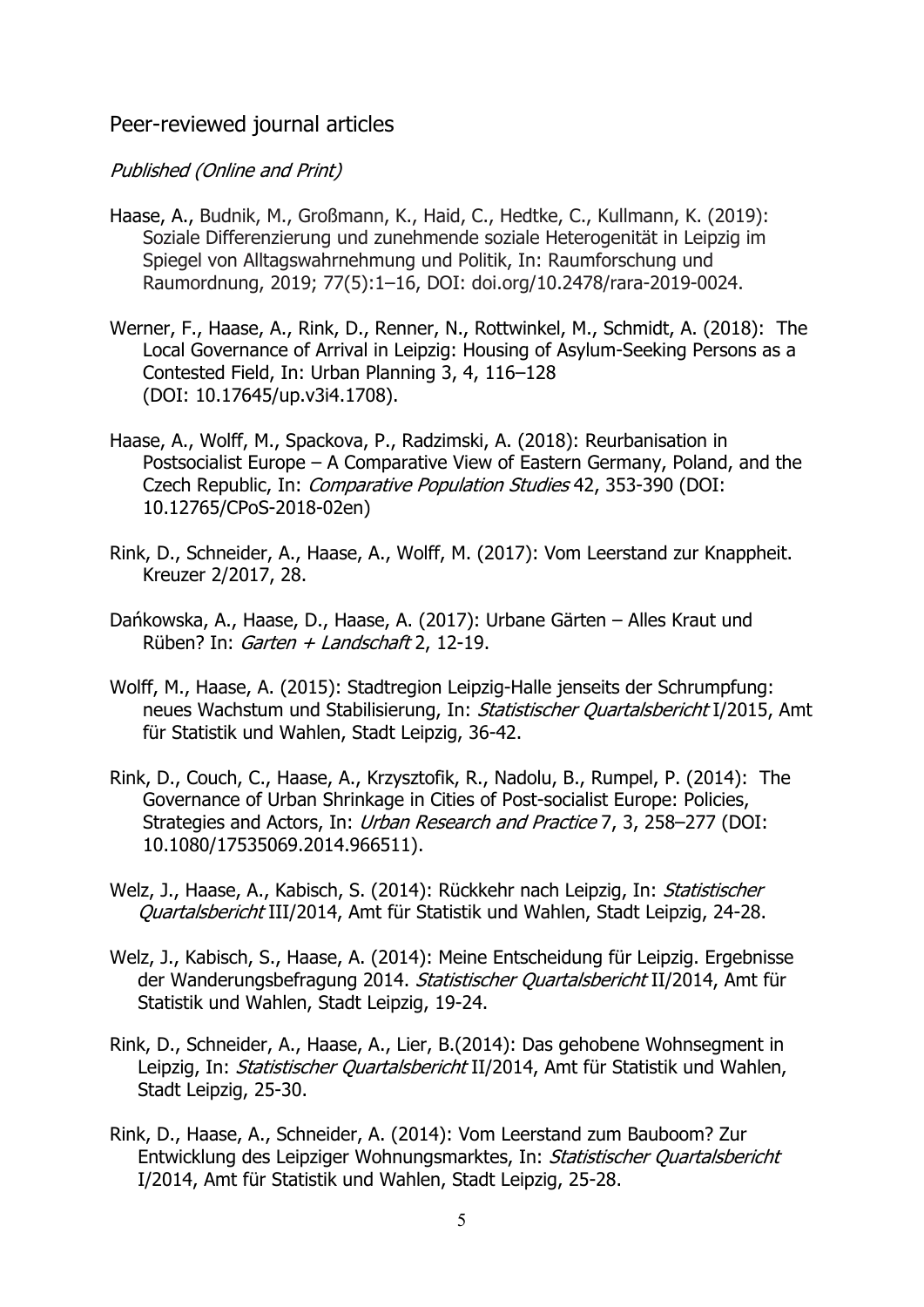- Großmann, K., Beauregard, R., Dewar, M., Haase, A. (2012): European and US perspectives on shrinking cities, In: Urban Research & Practice 5, 3, 360-363.
- Couch, C., Cocks, M., Bernt, M., Grossmann, K., Haase, A., Rink, D. (2012): Shrinking cities in Europe. In: Town & Country Planning, June 2012, 264-270.
- Rink, D., Haase, A., Grossmann, K., Couch, C., Cocks, M. (2012): From long-term shrinkage to re-growth? A comparative study of urban development trajectories of Liverpool and Leipzig. In: Built Environment 38, 2, 162-178.
- Haase, A., Maas, A., Steinführer, A., Kabisch, S. (2009): From long-term decline to new diversity: Socio-demographic change in Polish and Czech inner cities. In: Journal of Urban Regeneration and Renewal 3, 1, 31-45.
- Steinführer, A., Haase, A. (2009): Flexible–inflexible: socio-demographic, spatial and temporal dimensions of flat sharing in Leipzig (Germany), In: GeoJournal 74, 6, 567-587.
- Monte, N., Haase, A., Lanzendorf, M. (2007): Reurbanisierung und Verkehrshandeln von Haushalten in Leipzig, In: Stadt Leipzig, Amt für Statistik und Wahlen: Statistische Quartalsberichte, 4, 25-27.
- Haase, D., Kabisch, N., Haase, A., Kabisch, S. (2007): Ein interdisziplinäres Indikatorenset für Reurbanisierungsprozesse, In: Stadt Leipzig, Amt für Statistik und Wahlen: Statistische Quartalsberichte, 1, 18-21.
- Gugsch, D., Käseberg, D., Haase, A. (2006): Migranten Chance für den Leipziger Osten? Eine Bestandsaufnahme, In: Stadt Leipzig, Amt für Statistik und Wahlen: Statistische Quartalsberichte, 2, 32-35.
- Haase, A., Kabisch, S., Steinführer, A. (2006): Aufschwung der inneren Stadt in Europa? Reurbanisierung unter den Bedingungen des demographischen Wandels im internationalen Vergleich, In: Europa Regional 14, 4, 167-180.
- Haase, A., Steinführer, A. (2005): Cities in East Central Europe in the Aftermath of Post-Socialist Transition. Some Conceptual Considerations about Future Challenges, In: Europa XXI, 97-110.
- Haase, A., Haase, D., Fritzsche, A., Kabisch, S. (2006): Reurbanisierung langfristige Stabilisierung der Kernstadt? In: Stadt Leipzig, Amt für Statistik und Wahlen: Statistische Quartalsberichte, 1, 16-19.
- Haase, A., Fritzsche, A., Kabisch, S. (2005): Reurbanisierung ein europäischer Trend? In: Stadt Leipzig, Amt für Statistik und Wahlen: Statistische Quartalsberichte, 4, 30-33.
- Fritzsche, A., Haase, A., Kabisch, S. (2005): "Wohnmagnet" Innenstadt Reurbanisierung innenstadtnaher Quartiere, In: Stadt Leipzig, Amt für Statistik und Wahlen: Statistische Quartalsberichte, 3, 12-15.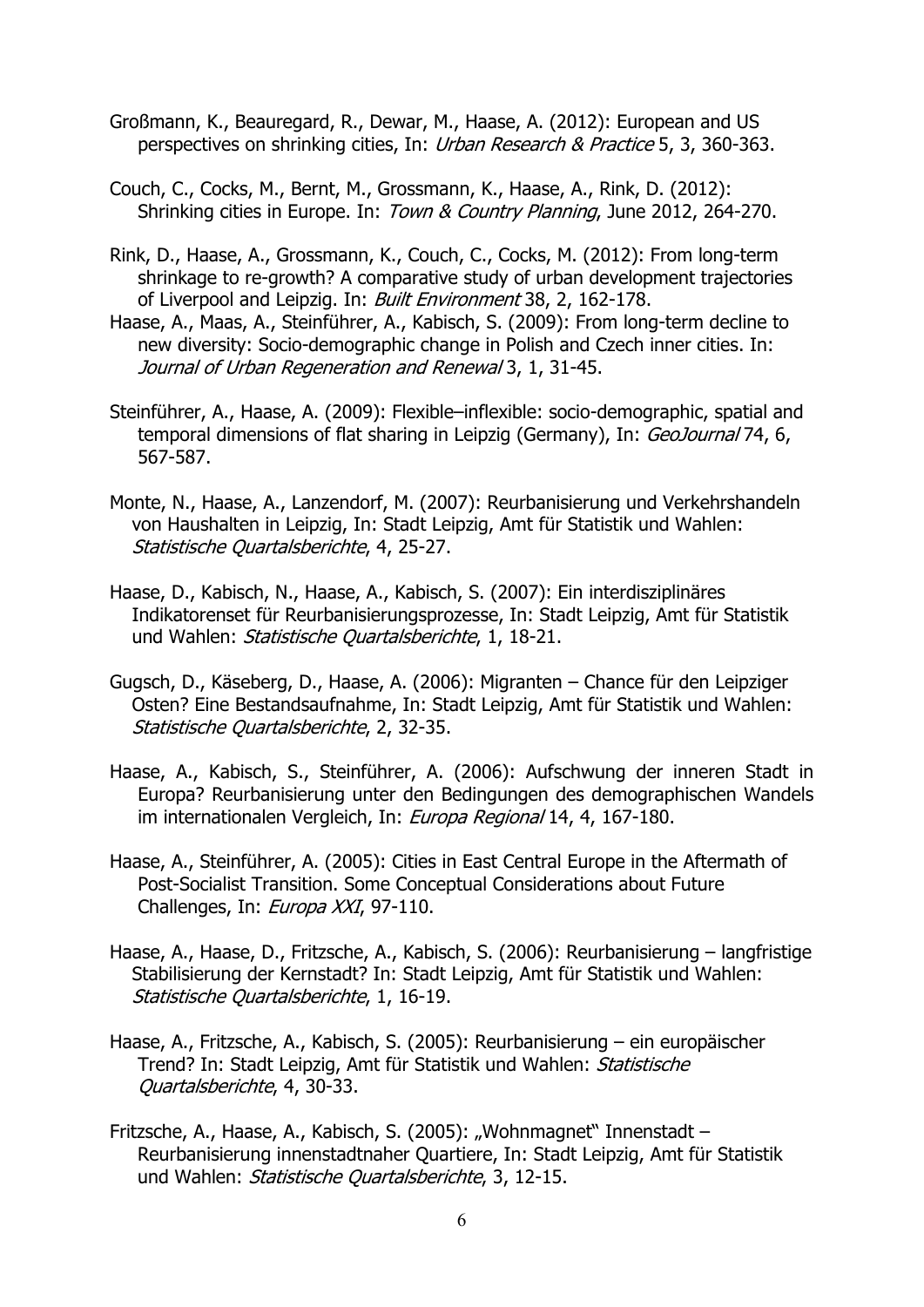- Haase, A., Kabisch, S., Schlott, C., Steinführer, A. (2004): Reurbanisierung im demographischen Wandel – Chancen für innerstädtische Wohngebiete? In: PlanerIn, Heft 2, 50-51.
- Haase, A. (2005): Between Integration and Exclusion: Ethnic Minorities at the Polish Eastern Border after the First Decade of Transition, In: National Identities 7, 2, 213-230.
- Haase, A., Wust, A. (2005): Advancing Integration or Constructing New Barriers to Co-operation? Stimuli and restrictions for Cross-Border Communication at the Polish Eastern Border on the Eve of EU Enlargement, In: Journal of Borderlands Studies 19, 2, 77-100.
- Haase, A. (2005): Polnische Ostgrenze Regionale Nachbarschaft an der neuen Außengrenze der Europäischen Union, In: Geographie und Schule 153, 2-9.
- Haase, A., Wust, A. (2004): Kooperative Außengrenzen oder Europas neuen Peripherie? Die polnische Ostgrenze vor der EU-Erweiterung, In: Petermanns Geographische Mitteilungen 148, 3, 46-53.
- Haase, A., Wust, A. (2002): Stabilisierung und Aktivierung regionaler Entwicklungschancen durch grenzüberschreitende Kooperation zwischen Polen und seinen östlichen Nachbarstaaten, In: Europa Regional 10, 3, 118-132.
- Wust, A., Haase, A. (2002): Europas neue Peripherie? Die Regionen beiderseits der polnischen Ostgrenze, In: WeltTrends 34, 11-30.
- Wust, A., Haase, A. (2002): De Poolse oostgrens. Verschuiving van de buitengrens van de EU naar Oost-Polen, In: Agora 18, 5, 25-28.
- Haase, A. (2000): Brücke zwischen Ost und West oder neuer "Limes des Westens"? Strukturen, Kontakte und Interessen an der polnischen Ostgrenze als zukünftiger Außengrenze der Europäischen Union, In: Kultursoziologie 9, 1, 79-112.
- Haase, A., Hudzeljak, I. (2000): Perspektiven und Probleme der neuen polnischukrainischen Nachbarschaft – dargestellt am Beispiel des Grenzraumes zwischen Südostpolen und der Oblast L'viv, In: Europa Regional 8, 2, 2-18.
- Haase, A. (2000): Polnisch-ukrainische Nachbarschaft nach dem Umbruch Interessen, Kontakte, Probleme, In: WeltTrends 26, 109-130.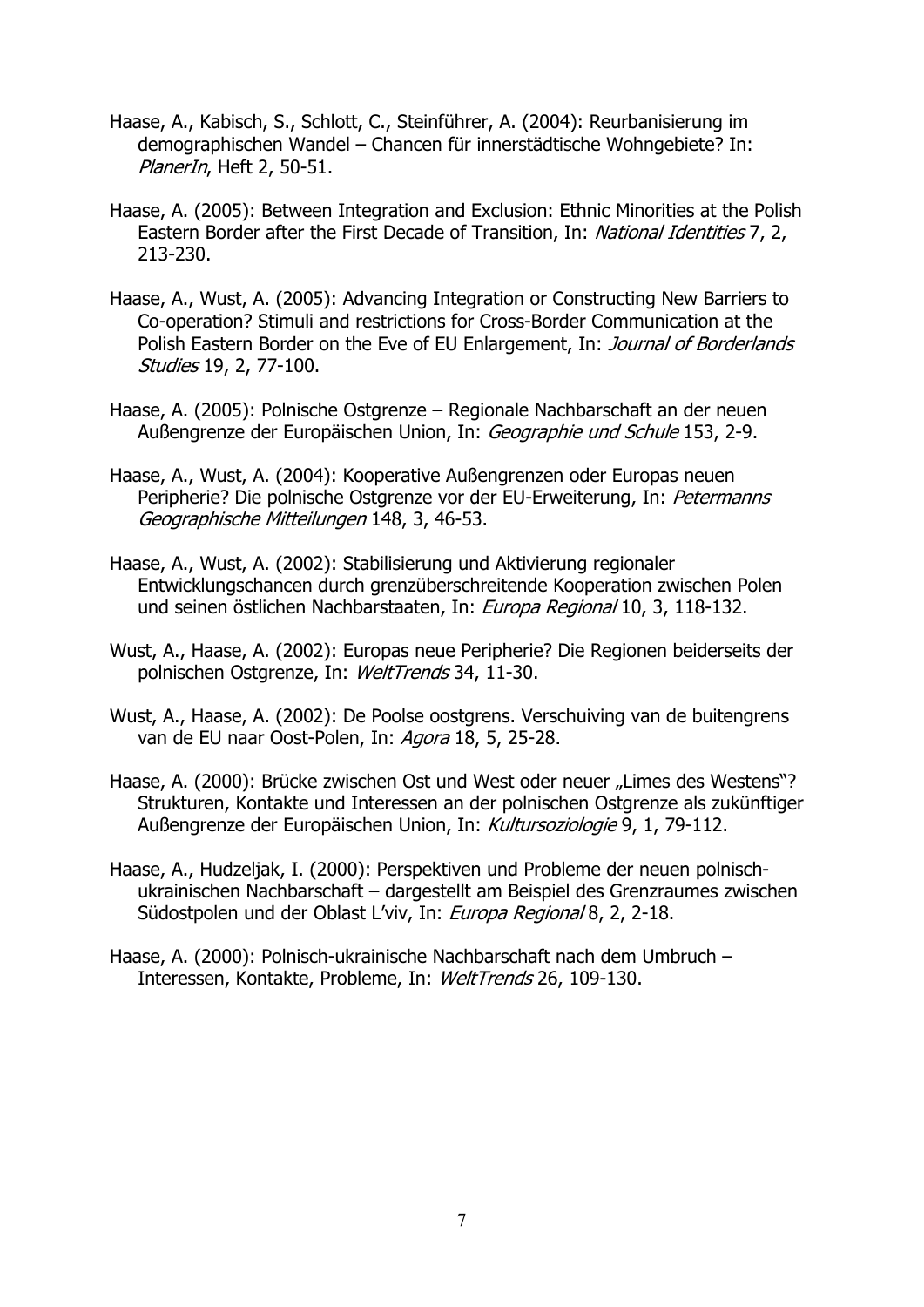### Books

#### Published (Online and Print)

- Rink, D., Haase, A. (Eds.): Handbuch Stadtkonzepte. Analysen und Diagnosen, Kritiken und Visionen. Barbara Budrich Verlag, UTB.
- Kabisch, S., Koch, F., Gawel, E., Haase, A., Knapp, S., Krellenberg, K., Zehnsdorf, A. (Eds., 2018): Urban Transformations - Sustainable urban development towards resource efficiency, quality of life and resilience, Future City Series, Springer.
- Budnik, M., Grossmann, K., Haase, A., Haid, C., Hedke, C., Kullmann, K., Wolff, M. (2016). DIVERCITIES: Living with Urban Diversity – The Case of Leipzig, Germany. Utrecht: Utrecht University, Faculty of Geosciences.
- Budnik, M., Großmann, K., Haase, A. & Kullmann, K. (2016): Sozialer Zusammenhalt, Chancengleichheit und lokales Wirtschaften in einer sozial vielfältigen Stadt. Das Beispiel Leipzig, Januar 2017, Helmholtz Zentrum für Umweltforschung (UFZ) Leipzig, Fachhochschule Erfurt.
- Haase, A., Hospers, G.-J., Pekelsma, S., Rink, D. (Eds.) (2012): Shrinking Areas. Front-runners in Innovative Citizen Participation. European Urban Knowledge Network, The Hague.
- Haase, A., Steinführer, A., Kabisch, S., Großmann, K., Hall, R. (Eds.) (2011): Residential change and demographic challenge. The inner city of East Central Europe in the 21st century. Farnham, Burlington: Ashgate.
- Haase, A., Wust, A., Grimm, F., Knappe, E. (2004): Wandel in ostmitteleuropäischen Grenzregionen, Institut für Länderkunde Leipzig.
- Haase, A. (2002): Südostpolen zwischen Umbruch und Neuorientierung, Institut für Länderkunde Leipzig.
- Droth, A., Grimm, F., Haase, A. (2000): Polen aktuell, Institut für Länderkunde Leipzig.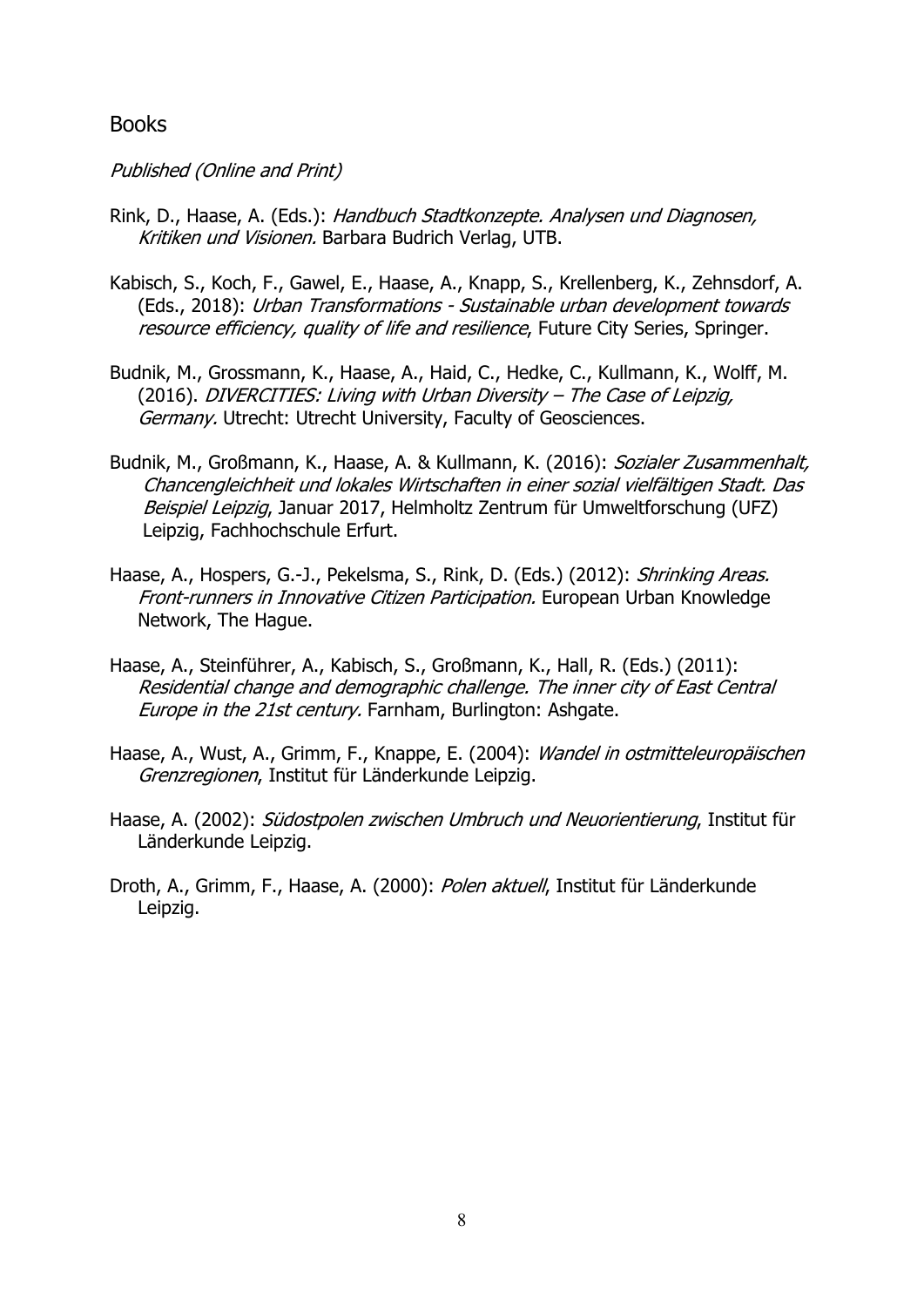# Peer-reviewed book chapters

#### In press

- Kullmann, K., Haase, A., Haid, C., Budnik, M.: Lokale Ökonomie? Zum Zusammenhang der Entwicklung von Unternehmen und Quartier, In: Henn, S., Behling, M., Hünnemeyer, V. (Eds.): Handbuch Lokale Ökonomie, ca. 15pp.
- Haase, A.: Future urban development in Europe beyond growth? Detecting current pathways of urban shrinkage and reurbanization, In: Prettenthaler Franz, Meyer Lukas, Polt Wolfgang (Eds.): Demographic Change and its consequences for ecology, social redistribution systems and urban development. 2048 Workshop Series, Conference Volume (in press).

## Printed (Online and Print)

- Haase, D., Dushkova, D., Haase, A., Kronenberg, J.: Green infrastructure in postsocialist cities: Evidence and experiences from Russia, Poland and Eastern Germany, In: Tuvikene, T., Sgibney, W., Neugebauer, C.S. (Eds.): *Post-Socialist* Urban Infrastructures, Routledge, 105-122.
- Haase, D., Haase, A., Rink, D., Quantz, J. (2019): Shrinking Cities and Ecosystem Services – Opportunities, Planning, Challenges and Risks, In: Schröter, M. et al. (Eds.): Atlas of Ecosystem Services, Springer, 271-277.
- Großmann, K., Alexandri, G., Budnik, M., Haase, A., Haid, C., Hedtke, C., Kullmann, K., Shokry, G. (2019): Living with diversity or living with difference? International perspectives on everyday perceptions of the social composition of diverse neighbourhoods, In: Oosterlynck, S., Verschraegen, G., Kempen, R.v. (Eds.): Divercities. Understanding super-diversity in deprived and mixed neighbourhoods, Policy Press, Bristol and Chicago, 211-234.
- Haase, A. (2018): Die Schrumpfende Stadt, In: Rink, D., Haase, A. (Eds.): Handbuch Stadtkonzepte. Analysen und Diagnosen, Kritiken und Visionen. Barbara Budrich Verlag, UTB.
- Rink, D., Haase, A. (2018): Einleitung, In: Rink, D., Haase, A. (Eds.): Handbuch Stadtkonzepte. Analysen und Diagnosen, Kritiken und Visionen. Barbara Budrich Verlag, UTB.
- Rink, D., Haase, A. (2018): Schlussbetrachtungen, In: Rink, D., Haase, A. (Eds.): Handbuch Stadtkonzepte. Analysen und Diagnosen, Kritiken und Visionen. Barbara Budrich Verlag, UTB.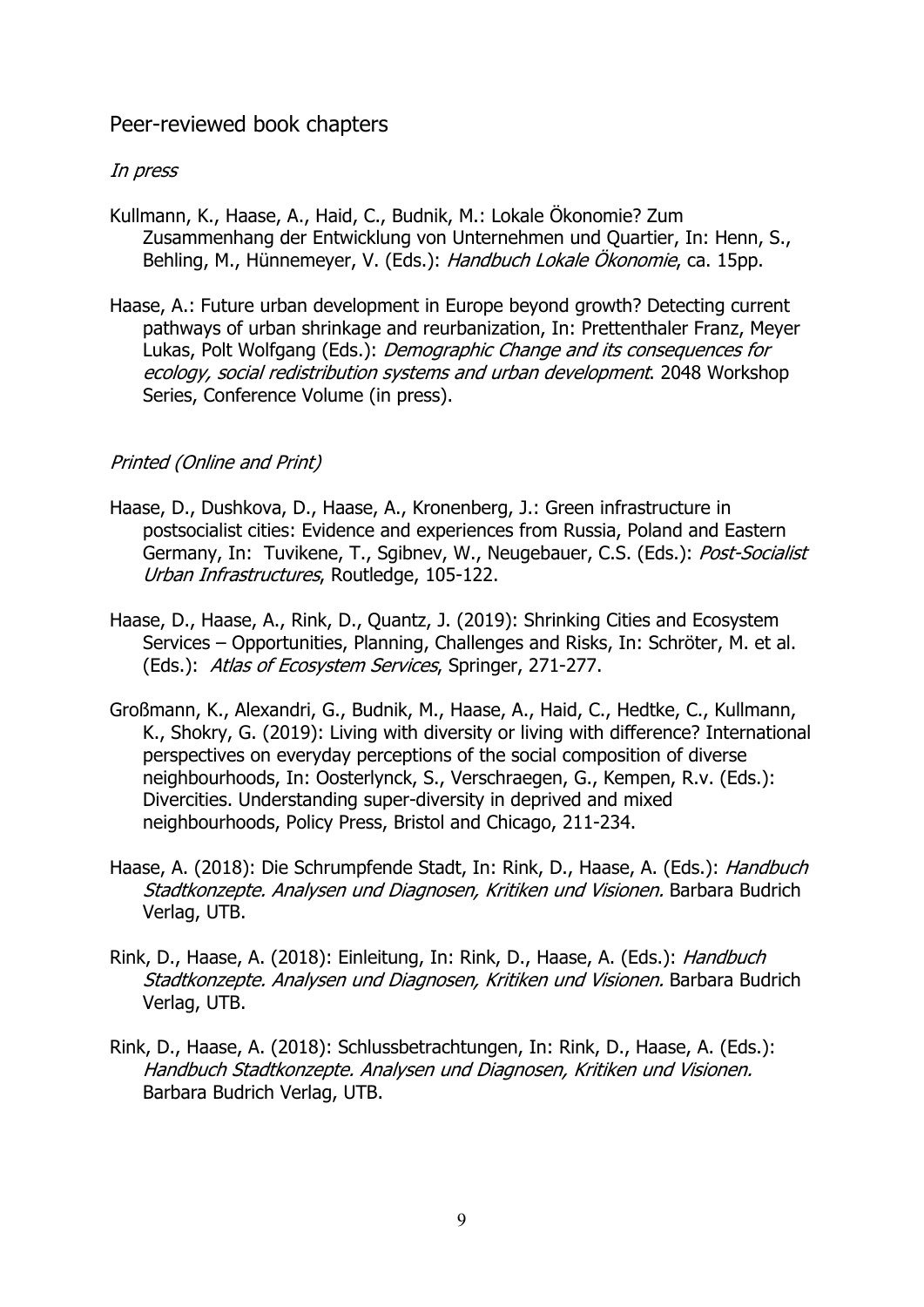- Kullmann, K., Großmann, K., Haase, A., Haid, C., Budnik, M. (2018): Lokale Unternehmen im Quartier – Bindungen, Interaktionen, Anpassung an den Quartierswandel, In: Niermann, O., Drilling, M., Schnur, O. (Eds.): Ökonomie im Ouartier, Springer.
- Kabisch, S., Koch, F., Gawel, E., Haase, A., Knapp, S., Krellenberg, K., Zehnsdorf, A. (2018): Introduction: Urban Transformations – Sustainable Urban Development Through Resource Efficiency, Quality of Life and Resilience, In: Kabisch, S., Koch, F., Gawel, E., Haase, A., Knapp, S., Krellenberg, K., Zehnsdorf, A. (Eds.): Urban Transformations - Sustainable urban development towards resource efficiency, quality of life and resilience, Future City Series, Springer, xvii-xxviii.
- Kabisch, S., Koch, F., Gawel, E., Haase, A., Knapp, S., Krellenberg, K., Zehnsdorf, A. (2018): Reflections, In: Kabisch, S., Koch, F., Gawel, E., Haase, A., Knapp, S., Krellenberg, K., Zehnsdorf, A. (Eds.): Urban Transformations - Sustainable urban development towards resource efficiency, quality of life and resilience, Future City Series, Springer, 375-379.
- Haase, A., Bedtke, N., Begg, C., Gawel, E., Rink, D., Wolff, M. (2018): On the connection between urban sustainability transformations and multiple societal crises, In: Kabisch, S., Koch, F., Gawel, E., Haase, A., Knapp, S., Krellenberg, K., Zehnsdorf, A. (eds.): Urban Transformations - Sustainable urban development towards resource efficiency, quality of life and resilience, Future City Series, Springer, 61-76.
- Haase, A., Wolff, M., Rink, D. (2018): From shrinkage to regrowth. The nexus between urban dynamics, land use change and ecosystem service provision, In: Kabisch, S., Koch, F., Gawel, E., Haase, A., Knapp, S., Krellenberg, K., Zehnsdorf, A. (eds.): Urban Transformations - Sustainable urban development towards resource efficiency, quality of life and resilience, Future City Series, Springer, 197-219.
- Budnik, M., Großmann, K., Haase, A., Hedtke, C., Kullmann, K. (2017): Soziale Heterogenität und Zusammenhalt in Leipzig-Grünau: Wahrnehmungen von Bewohnern und Bewohnerinnen, In: Kabisch, S., Altrock, U., Grunze, N. (eds.): Großwohnsiedlungen im Haltbarkeitscheck, Springer, pp. 213-242.
- Grossmann, K., Mykhnenko, V., Haase, A., Bonjtje, M. (2017): Circumstances of urban shrinkage in the West and the need for international comparative research, In: Architectural Institute of Japan (Ed.): Land Use Planning in the Age of Urban Shrinkage: Issues and Countermeasures for the Creation of Diverse Urban Spaces, Gakugei Publishers: Kyoto, Japan, 168-175.
- Haase, A. (2017): The contribution of nature-based solutions to socially inclusive urban development– some reflections from a social-environmental perspective, In: Kabisch, N. et al. (eds.): Nature-based Solutions to Climate Change Adaptation in Urban Areas, Springer, 221-236.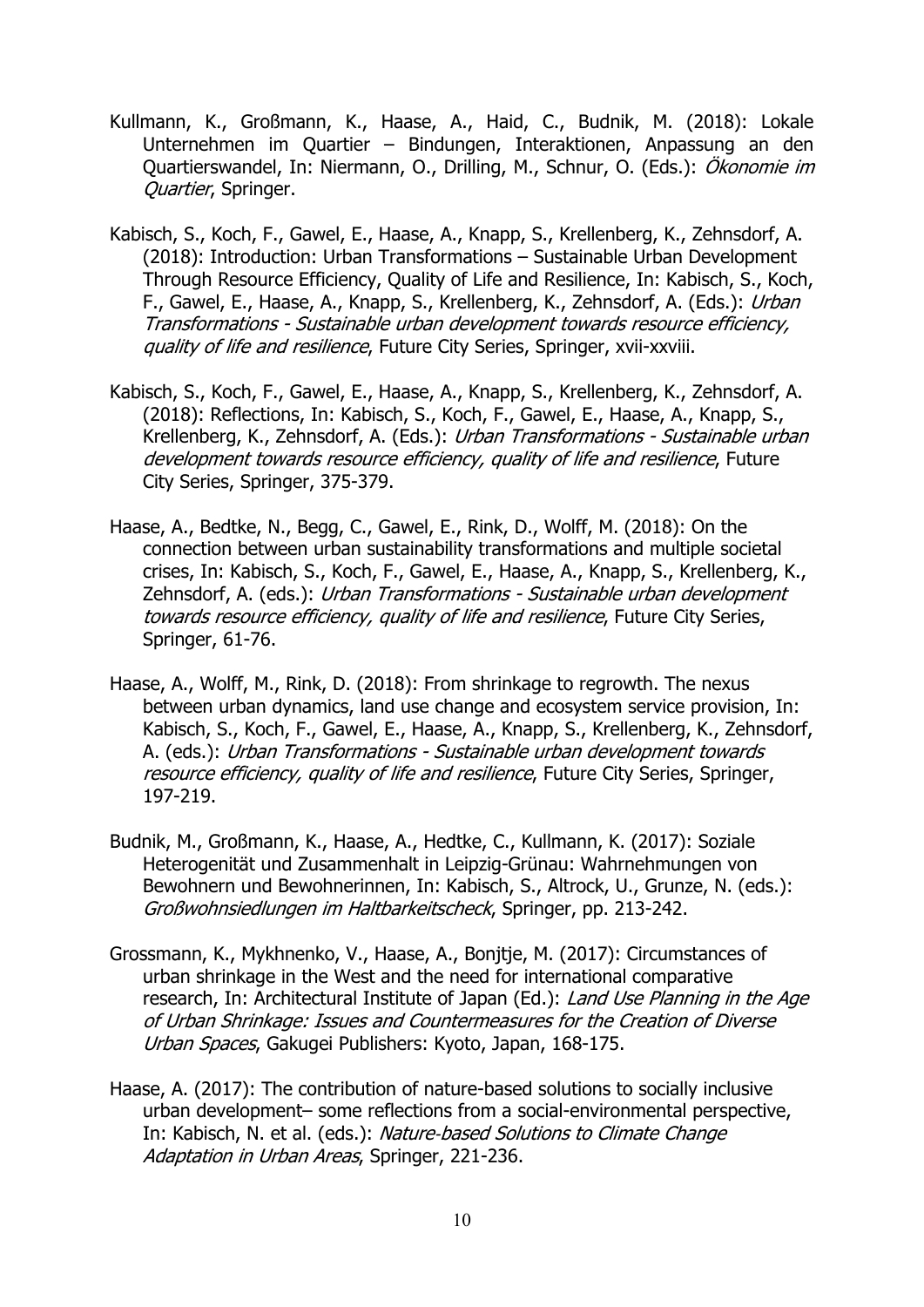- Haase, D., Haase, A., Rink, D. (2017): Change and persistency: Understanding the social-ecological transition in a post-socialist city – the example of Leipzig, Germany, In: Frantzeskaki, N., Coenen, L., Castan Broto, V., Loorbach, D. (Eds.): Urban Sustainability Transitions, Routledge, 257-271.
- Cortese, C., Grossmann, K., Haase, A., Tichá, I (2016): Chapter 3 Governing social cohesion in shrinking cities: the cases of Ostrava, Genoa and Leipzig, In: Neill, J.V., Schlappa, H. (Eds.): Future Directions for the European Shrinking City, New York, 27-43.
- Haase, A. (2015): European cities between shrinkage and regrowth: current trends and future challenges, In: Tomaschek, N., Fritz, J. (Eds.): Die Stadt der Zukunft (Reihe "University - Society - Industry. Beiträge zum lebensbegleitenden Lernen und Wissenstransfer"), Wien, 89-120.
- Haase, A., Rink, D. (2015): Von schrumpfenden Städten lernen, In: Atlas der Globalisierung, vol. Postwachstum, Berlin, Le Monde diplomatique / taz Verlagsund Vertriebs GmbH, 140-141.
- Rink, D., Bernt, M., Großmann, K., Haase, A. (2014): Governance des Stadtumbaus in Ostdeutschland. Großwohnsiedlung und Altbaugebiet im Vergleich, In: Roost, F., Schmidt-Lauber, B., Hannemann, C., Othengrafen, F., Pohlan, J. (Eds.): Jahrbuch StadtRegion 2013/2014, Verlag Barbara Budrich, Opladen et al., 132-147.
- Großmann, K., Haase, A., Kabisch, S., Bartoszek, A., Niezabytowska, E. (2014): Zukunftschancen von Großwohnsiedlungen: ein deutsch-polnisches Forschungsund Lehrprojekt, In: Altrock, U., Kunze, R., Svhmitt, G., Schubert, D. (Eds.): Jahrbuch Stadterneuerung 2013, Universitätsverlag der TU Berlin, Berlin, 367-372.
- Großmann, K., Haase, A., Arndt, T., Cortese, C., Rumpel, P., Rink, D., Slach, O., Ticha, I., Violante, A. (2014): How Urban Shrinkage Impacts on Patterns of Socio-Spatial Segregation: The Cases of Leipzig, Ostrava, and Genoa. In: Yeakey, C.C., Thompson, V.S., Wells, A. (Eds.): Urban Ills: Post Recession Complexities to Urban Living in Global Contexts. Lexington Books: New York, London, Boston, 241-268.
- Großmann, K., Haase, A., Arndt, T., Cortese, C., Rumpel, P., Rink, D., Slach, O., Ticha, I., Violante, A. (2014): Sozialräumliche Segregationsmuster in schrumpfenden Städten, in: P. Berger, C. Keller, A. Klärner and R. Neef (Eds.): Urbane Ungleichheiten, VS Verlag, Wiesbaden, 89-116.
- Haase, A. (2013): O różnorodności kurczących się miast w Europie, in: Senat Rzeczpospolitej Polskiej: Zarządzanie rozwojem miast o zmniejszającej się liczbie mieszkańców wkontekście perspektywy finansowej 2014-2020, Senat RP, Warszawa, 31-43.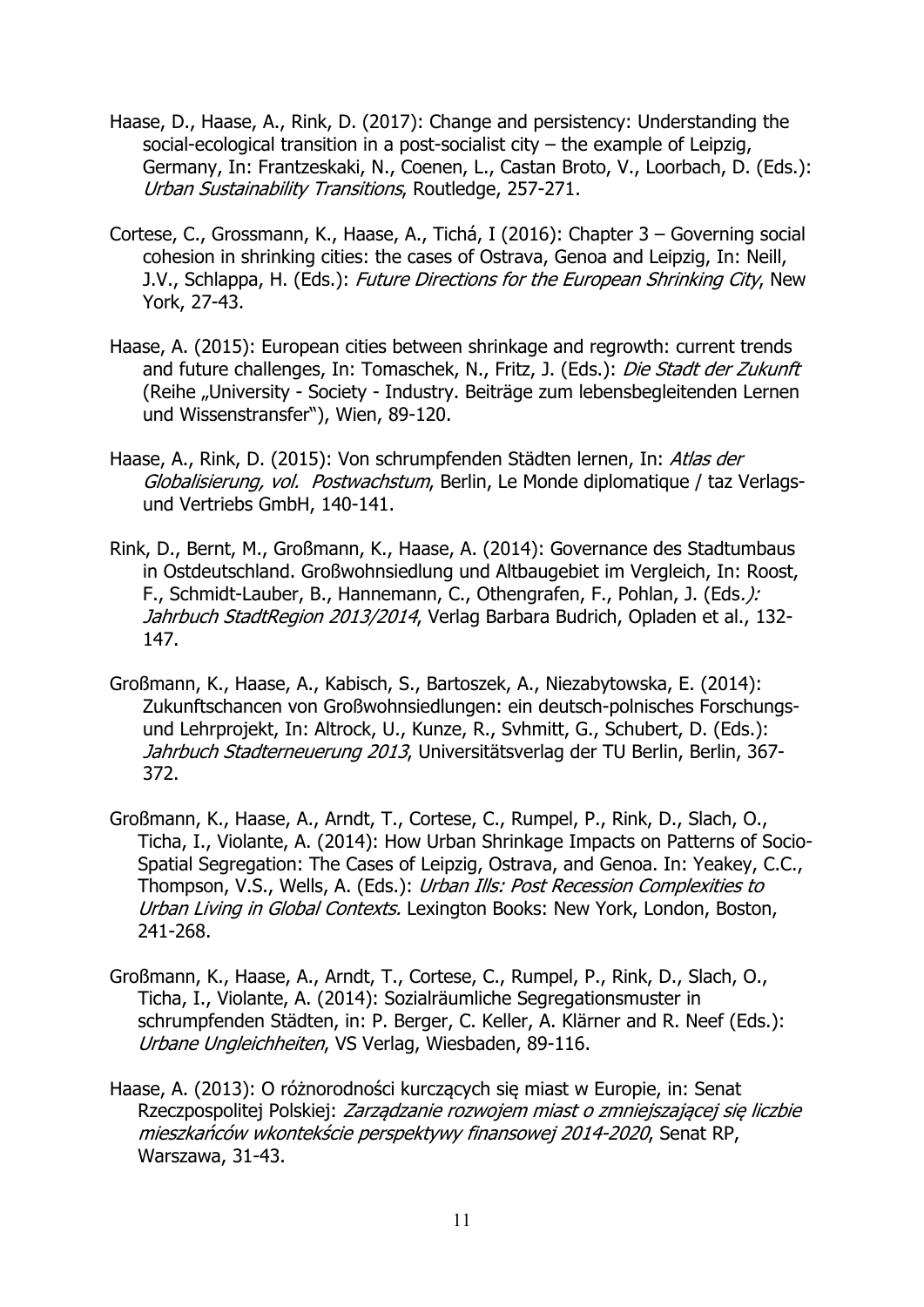- Kabisch, S., Steinführer, A., Haase, A. (2012): Reurbanisierung aus soziodemographischer Perspektive: Haushalte und Quartierswandel in der inneren Stadt. In: Brake, K., Herfert, G. (Eds.): Reurbanisierung - Zwischen Diskurs und Realität**.** VS Verlag, Wiesbaden, 113-129.
- Haase, A., Steinführer, A., Kabisch, S., Großmann, K., Hall, R.: Introduction. In: Haase, A., Steinführer, A., Kabisch, S., Grossmann, K. and Hall, R. (Eds.) (2011), Residential change and demographic challenge. The inner city of East Central Europe in the 21st century. Farnham, Burlington: Ashgate, 3-15.
- Haase, A., Vaishar, A., Węcławowicz, G.: The Post-Socialist Condition and Beyond: Framing and Explaining Urban Change in East Central Europe. In: Haase, A., Steinführer, A., Kabisch, S., Grossmann, K. and Hall, R. (Eds.) (2011), Residential change and demographic challenge. The inner city of East Central Europe in the 21<sup>st</sup> century. Farnham, Burlington: Ashgate, 63-83.
- Bierzyński, A., Grabkowska, M., Haase, A., Klusáček, P., Maas, A., Mair, J., Martinát, S., Sagan, I., Steinführer, A., Vaishar, A., Węcławowicz, G., Zapletalová, J.: Łódź, Gdańsk, Brno and Ostrava and Their Inner Cities: Urban and Demographic Development during Post-Socialism. In: Haase, A., Steinführer, A., Kabisch, S., Grossmann, K. and Hall, R. (Eds.) (2011), Residential change and demographic challenge. The inner city of East Central Europe in the 21<sup>st</sup> century. Farnham, Burlington: Ashgate, 101-140.
- Haase, A., Bierzyński, A., Grabkowska, M., Klusáček, P., Martinát, S., Uherek, Z., Maas, A.: Old-New Diversity: Processes and Structures of Socio-Demographic Change in the Inner City. In: Haase, A., Steinführer, A., Kabisch, S., Grossmann, K. and Hall, R. (Eds.) (2011), Residential change and demographic challenge. The inner city of East Central Europe in the  $21<sup>st</sup>$  century. Farnham, Burlington: Ashgate, 143-183.
- Steinführer, A., Haase, A., Grabkowska, M.: Households as Actors I: Housing Careers and Housing Arrangements. In: Haase, A., Steinführer, A., Kabisch, S., Grossmann, K. and Hall, R. (Eds.) (2011), Residential change and demographic challenge. The inner city of East Central Europe in the 21<sup>st</sup> century. Farnham, Burlington: Ashgate, 185-207.
- Grossmann, K., Haase, A., Steinführer, A., Grabkowska, M., Bierzyński A. 2011. Households as Actors II: Attitudes towards Living in the Inner City, in Haase, A., Steinführer, A., Kabisch, S., Grossmann, K. and Hall, R. (Eds.) (2011), Residential change and demographic challenge. The inner city of East Central Europe in the 21<sup>st</sup> century. Farnham, Burlington: Ashgate, 209-231.
- Grossmann, K., Haase, A. 2011. Brick or Block Housing Preferences and the Urban Fabric, in Haase, A., Steinführer, A., Kabisch, S., Grossmann, K. and Hall, R. (Eds.) (2011), Residential change and demographic challenge. The inner city of East Central Europe in the 21<sup>st</sup> century. Farnham, Burlington: Ashgate, 255-276.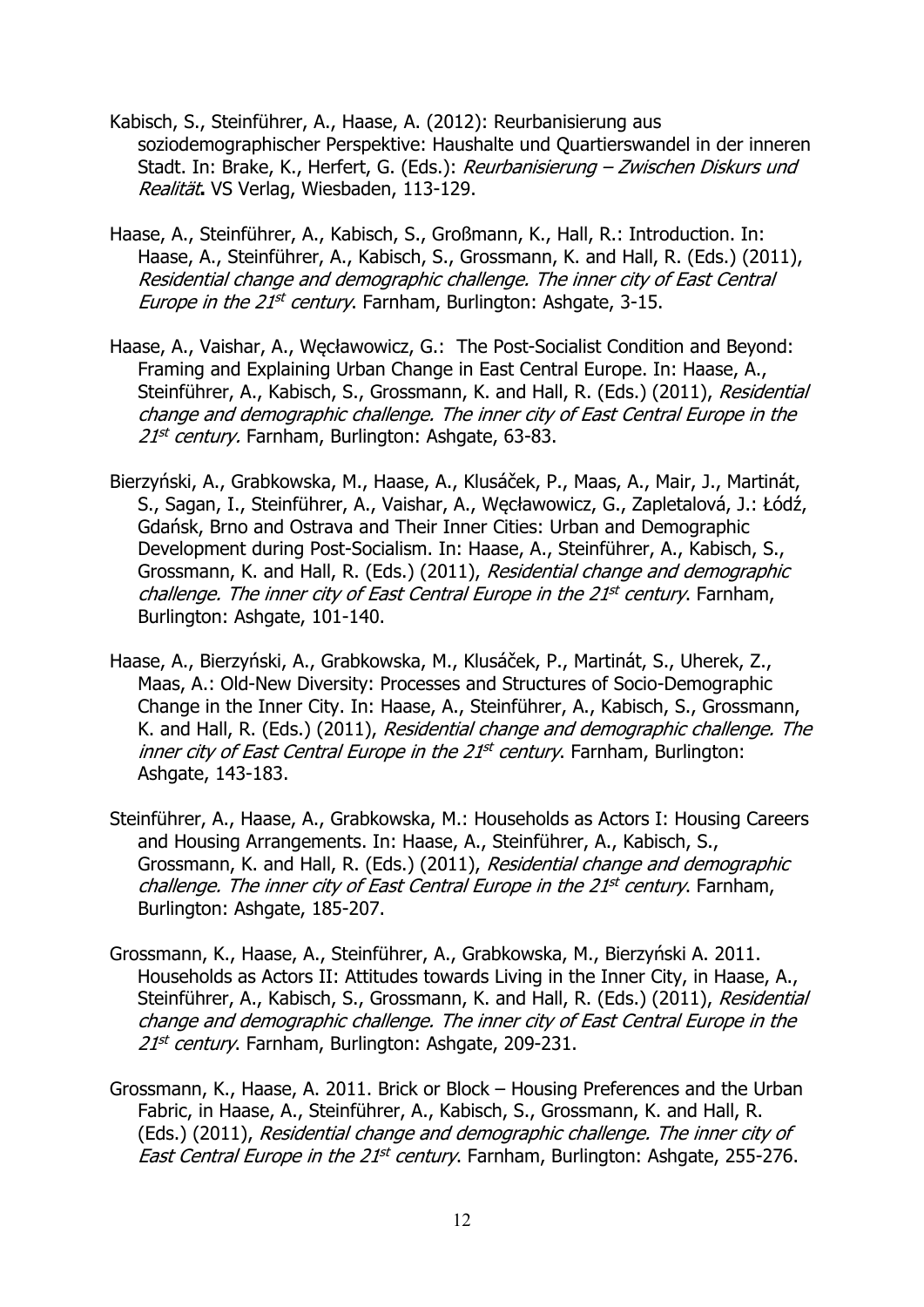- Haase, A., Steinführer, A., Kabisch, S., Großmann, K., Hall, R.: Conclusion: Findings and Reflections. In: Haase, A., Steinführer, A., Kabisch, S., Grossmann, K. and Hall, R. (Eds.) (2011), Residential change and demographic challenge. The inner city of East Central Europe in the  $21^{st}$  century. Farnham, Burlington: Ashgate, 301-313.
- Steinführer, A., Haase, A., Kabisch, S. (2009): Reurbanisierungsprozesse zwischen Planung und Realität. Das Beispiel Leipzig. In: Kühn, M., Liebmann, H. (Eds.): Regenerierung der Städte. Strategien der Politik und Planung im Schrumpfungskontext, VS Verlag, Wiesbaden, 176-194.
- Steinführer, A., Haase, A. (2009): Demographischer Wandel und städtische Schrumpfung in Ostmitteleuropa nach 1989, In: Bohn, T. (Ed.): Von der "europäischen Stadt" zur "sozialistischen Stadt" und zurück? Urbane Transformationen im östlichen Europa des 20. Jahrhunderts. München: Oldenbourg, 2007 (Bad Wiesseer Tagungen des Collegium Carolinum; 29), 397- 417.
- B.S. McIntosh, C. Giupponi, A. Voinov, C. Smith, K.B. Matthews, M. Monticino, M.J. Kolkman, N. Crossman, M. van Ittersum, D. Haase, A. Haase, J. Mysiak, J.C.J. Groot, S. Sieber, P. Verweij, N. Quinn, P. Waeger, N. Gaber, D. Hepting, H. Scholten, A. Sulis, H. van Delden, E. Gaddis, H. Assaf (2008): Bridging the gaps between design and use: developing tools to support environmental management and policy. In: Jakeman, A., Voinov, A., Rizzoli, A., Chen (Eds.) State of the art and Futures in Environmental Modelling and Software. Elsevier, 33-48.
- Großmann, K., Haase, A., Rink, D., Steinführer, A. (2008): Urban Shrinkage in East Central Europe? Benefits and Limits of a Cross-National Transfer of Research Approaches, In: Nowak, M., Nowosielski, M. (Eds.): *Declining cities / Developing* cities: Polish and German Perspectives, Instytut Zachodni, Poznań, 77-99.
- Haase, D., Seppelt, R., Haase, A. (2008): Land Use Impacts of Demographic Change – Lessons from Eastern German Urban Regions, In: Petrosillo, I., Müller, F., Jones, K.B., Zurlini, G., Krauze, K., Victorov, S., Li, B.-L., Kepner, W.G. (Eds.): Use of Landscape Sciences for the Assessment of Environmental Security. Springer, The Netherlands, 329-344.
- Steinführer, A., Haase, A., Kabisch, S. (2008): Household-based questionnaire surveys in European cities. Experiences from a cross-national research project, In: Grözinger, G., Matiaske, W., Spiess, K. (Eds.): *Europe and its regions. The* Usage of European Regionalized Social Science Data. Cambridge: Cambridge Scholars Publishing, 253-270.
- Haase, D., Haase, A. (2008): Do European social science data serve to feed agentbased simulation models on residential mobility in shrinking cities? In: Grözinger, G., Matiaske, W., Spiess, K. (Eds.): Europe and its regions. The Usage of European Regionalized Social Science Data. Cambridge: Cambridge Scholars Publishing, 227-250.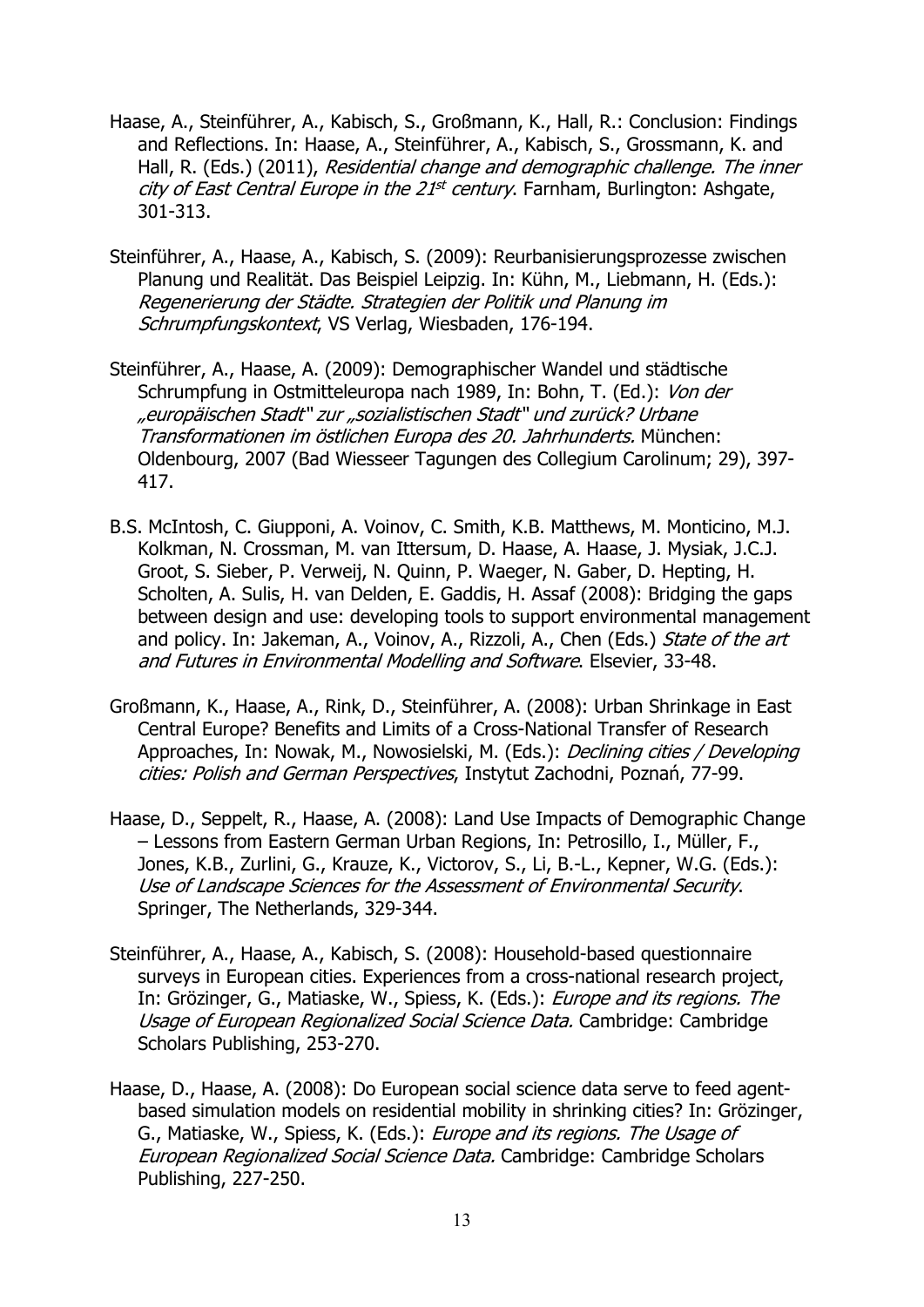- Haase, A., Steinführer, A., Kabisch, S., Gierczak, D. (2007): How inner-city housing and demographic change are intertwined in East-Central European cities. Comparative analyses in Polish and Czech cities for the transition period, In: Komar, B., Kucharczyk-Brus, B. (Eds.): Housing and Environmental Conditions in Post-Communist Countries. Gliwice, Wydawnictwo Politechniki Slaskiej, 148-174.
- Haase, A., Kabisch, S., Steinführer, A. (2005): Reurbanisation of Inner-City Areas in European Cities. In: Sagan, I., Smith, D. (Eds.), Society, economy, environment towards the sustainable city. Gdansk, Poznan, 75-91.
- Haase, A., Kabisch, S., Steinführer, A. (2005): Reurbanisierung eine Chance für die dauerhafte Nutzung innerstädtischer Wohngebiete? In: Altrock, U., Kunze, R., von Petz, U., Schubert, D. (Eds.): Jahrbuch für Stadterneuerung 2004/05, Berlin, 77-94.
- Haase, A., Wust, A. (2005): Poland's eastern border regions before and after EU enlargement. Lessons learned and new challenges, In: Koter, M., Sobczyński, M. (Eds.): The role of borderlands in united Europe, vol. 1 (Region and Regionalism no. 7), University of Łódź et al., Łódź, Opole, 179-194.
- Haase, A., Wust, A. (2003): Die neue Außengrenze der EU Barriere oder Kooperationsraum? Die Grenzregionen zwischen Polen und seinen östlichen Nachbarstaaten, In: Zentrum für Europa- und Nordamerika-Studien (Eds.): EU-Beitritt: Verheißung oder Bedrohung? Leske + Budrich, Opladen, 199-229.
- Haase, A. (2003): Ethnic minorities at the Polish Eastern Border between integration and exclusion – current prospects and problems, In: Heffner, K., Sobczyński, M. (Eds.): The role of ethnic minorities in border regions, vol. 2 (Region and Regionalism no. 6), University of Łódź et al., Łódź, Opole, 94-106.
- Haase, D., Haase, A., Spott, O., Linde, L., Weichel, T. (2003): Current Environmental and Socio-Economic Degradation Processes in the Arid Andean Regions of North-Western Argentina, In: Jha, V.C. (Eds.): Land Degradation and Desertification, Rawat Publications, Jaipur, New Dehli, 41-69.
- Haase, A., Wust, A. (2000): Transborder cooperation and European integration at the Polish Eastern border in the 1990s, In: Kitowski, J. (Ed.): *Eastern borders of* European integration processes, Rzeszów, 583-606.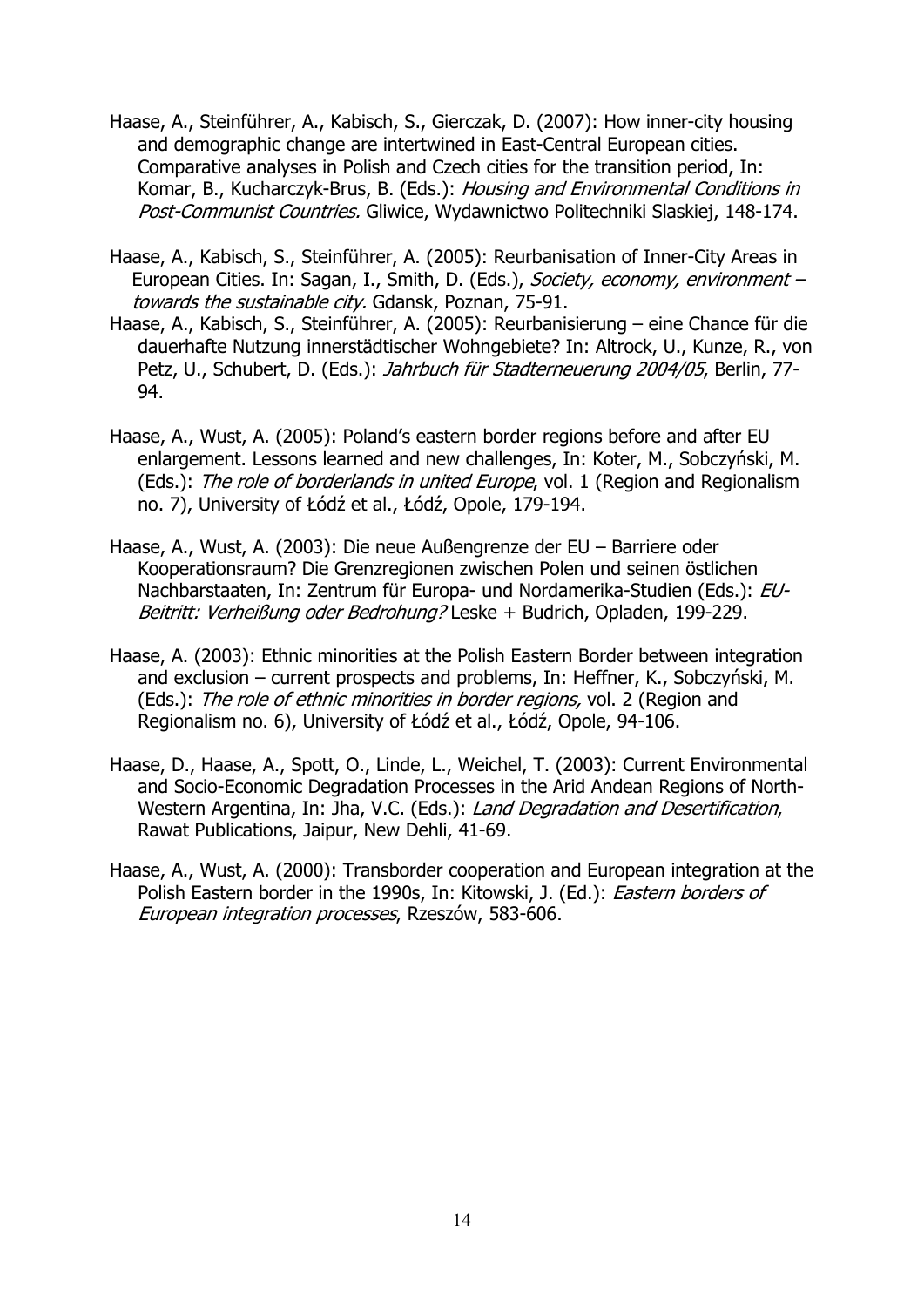Research reports, conference papers etc.

- Haase, A., Schmidt, A. (2019): Grüne Freiräume in Ankunftsquartieren: Funktionen und Herausforderungen für ihre kooperative Entwicklung. UFZ Discussion Papers, Dept. of Urban and Environmental Sociology, 4/2019, Leipzig. https://www.ufz.de/export/data/global/228313\_DP\_2019\_04\_HaaseSchmidt.pdf.
- Rink, D., Schneider, A., Haase, A., Wolff, M. (2017): Vom Leerstand zur Knappheit. In: Kreuzer 2/2017, 28-29.
- Rink, D., Schneider, A., Haase, A., Lier, B. (2014): Neues Wohnen in Leipzig, In: Kreuzer 11/2014, 24-25.
- Kullmann, K., Bickel, T., Grossmann, K., Haase, A., Haid, C., Hedke, C., Renno, J., (2016). Fieldwork entrepreneurs, Leipzig (Germany). Leipzig: Helmholtz Centre for Environmental Research, Erfurt University of Applied Science.
- Kullmann K., Budnik M., Grossmann K., Haase A., Haid C., Hedke C. (2015). Fieldwork inhabitants, Leipzig (Germany). UFZ-Helmholtz Centre for Environmental Research. (Divercities WP6, www.urbandivercities.eu)
- Grossmann, K., A. Haase, K. Kullmann, C. Hedtke, Einert, M. (2014): Governance arrangements and initiatives in Leipzig, Germany: UFZ-Helmholtz Centre for Environmental Research. (Divercities WP5, www.urbandivercities.eu)
- Großmann K., Haase A., Kullmann K., Hedtke C. (2014): Assessment of urban policies in Leipzig, Germany. Leipzig: Department of Urban and Environmental Sociology, Helmholtz Centre for Environmental Research - UFZ. (Divercities WP4, www.urbandivercities.eu)
- Haase, A., Rink, D., Großmann, K. (2012): Urban shrinkage as a shock? Challenges for modelling human-environmental interaction, In: R. Seppelt, A.A. Voinov, S. Lange, D. Bankamp (Eds.): International Environmental Modelling and Software Society (iEMSs) 2012 International Congress on Environmental Modelling and Software: Managing Resources of a Limited Planet: Pathways and Visions under Uncertainty, Sixth Biennial Meeting, Leipzig, Germany, http://www.iemss.org/society/index.php/iemss-2012-proceedings, ISBN: 978-88- 9035-742-8.
- Haase, A., Rink, D. (2012): Protest, Participation, Empowerment. Civic Engagement in Shrinking Cities in Europe: The Example of Housing and Neighbourhood Development, In: Haase, A., Hospers, G.-J., Pekelsma, S., Rink, D. (Eds.) (2012): Shrinking Areas. Front-runners in Innovative Citizen Participation, European Urban Knowledge Network, The Hague, 29-39.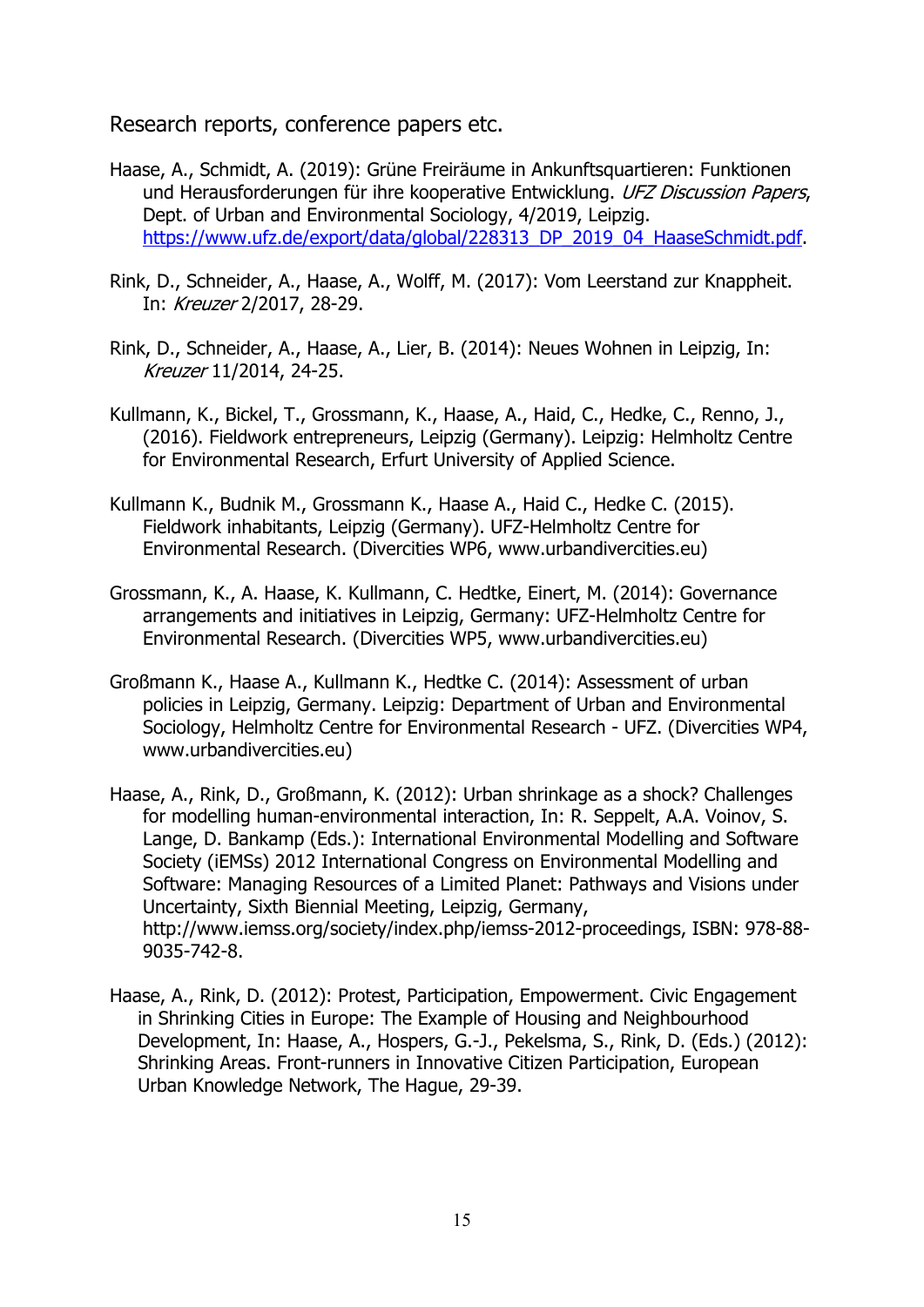- Mykhnenko, V., Soldak, M., Kuzmenko, L., Haase, A. (2012): Schrumpfende Ukraine: Bevölkerungsentwicklung und Dilemmata der Politik, In: Ukraine-Analysen No. 105 from 12 June 2012, 13 pp., online publication under www.laenderanalysen.de/ukraine.
- Haase, A. (2012): Schrumpfung als Herausforderung für polnische Großstädte, In: Polen-Analysen No. 104 from 6 March 2012, 9 pp., online publication under www.laender-analysen.de/polen.
- Bernt, M., Cocks, M., Couch, C., Grossmann, K., Haase, A., Rink, D. (2012): Policy Response, Governance and Future Directions, Shrink Smart Research Brief No. 2, March 2012, Helmholtz Centre for Environmental Research – UFZ, Leipzig. (available online at www.shrinksmart.eu)
- Rink, D., Rumpel, P., Slach, O., Cortese, C., Violante, A., Calza Bini, P., Haase, A., Mykhnenko, V., Nadolu, B., Couch, C., Cocks, M., Krzystofik, R. (2012): Governance of shrinkage – Lessons learnt from analysis for urban planning and policy (WP7 D13-15), EU 7FP project Shrink Smart – Governance of Shrinkage within a European Context (No. 225193), Leipzig, Helmholtz Centre for Environmental Research – UFZ, research report, 48 pp.
- Rink, D., Haase, A., Großmann, K., Bernt, M., Couch, C., Cocks, M., Violante, A., Cortese, C., Calza Bini, P. (2011): How shrinkage and local governance are interrelated across urban Europe: a comparative view (WP6 D12), EU 7FP project Shrink Smart – Governance of Shrinkage within a European Context (No. 225193), Leipzig, Helmholtz Centre for Environmental Research – UFZ, research report, 36 pp.
- Couch, C., Cocks, M., Rink, D., Haase, A., Bernt, M., Großmann, K. (2011): Governance of Shrinkage within a European Context. Comparative analysis of cross-cutting themes (WP5 D11), EU 7FP project Shrink Smart – Governance of Shrinkage within a European Context (No. 225193), Leipzig, Helmholtz Centre for Environmental Research – UFZ, research report, 11 pp.
- Rink, D., Bernt, M., Großmann, K., Haase, A. (2011): Urban Governance of Leipzig and Halle, Germany. WP5 research report for the EU 7FP project Shrink Smart -Governance of Shrinkage within a European Context (No. 225193), Leipzig, Helmholtz Centre for Environmental Research – UFZ, research report, 111 pp.
- Rink, D., Haase, A., Bernt, M., Arndt, T., Ludwig, J. (2011): Urban shrinkage in Leipzig, Germany. Research Report, EU 7 FP Project Shrink Smart (contract no. 225193), WP2. UFZ report 01/2011, Helmholtz Centre for Environmental Research – UFZ, Leipzig.
- Rink, D., Haase, A., Bernt, M., Arndt, T., Ludwig, J. (2011): Urban shrinkage in Halle, Germany. Research Report, EU 7 FP Project Shrink Smart (contract no. 225193), WP2. UFZ report 02/2011, Helmholtz Centre for Environmental Research – UFZ, Leipzig.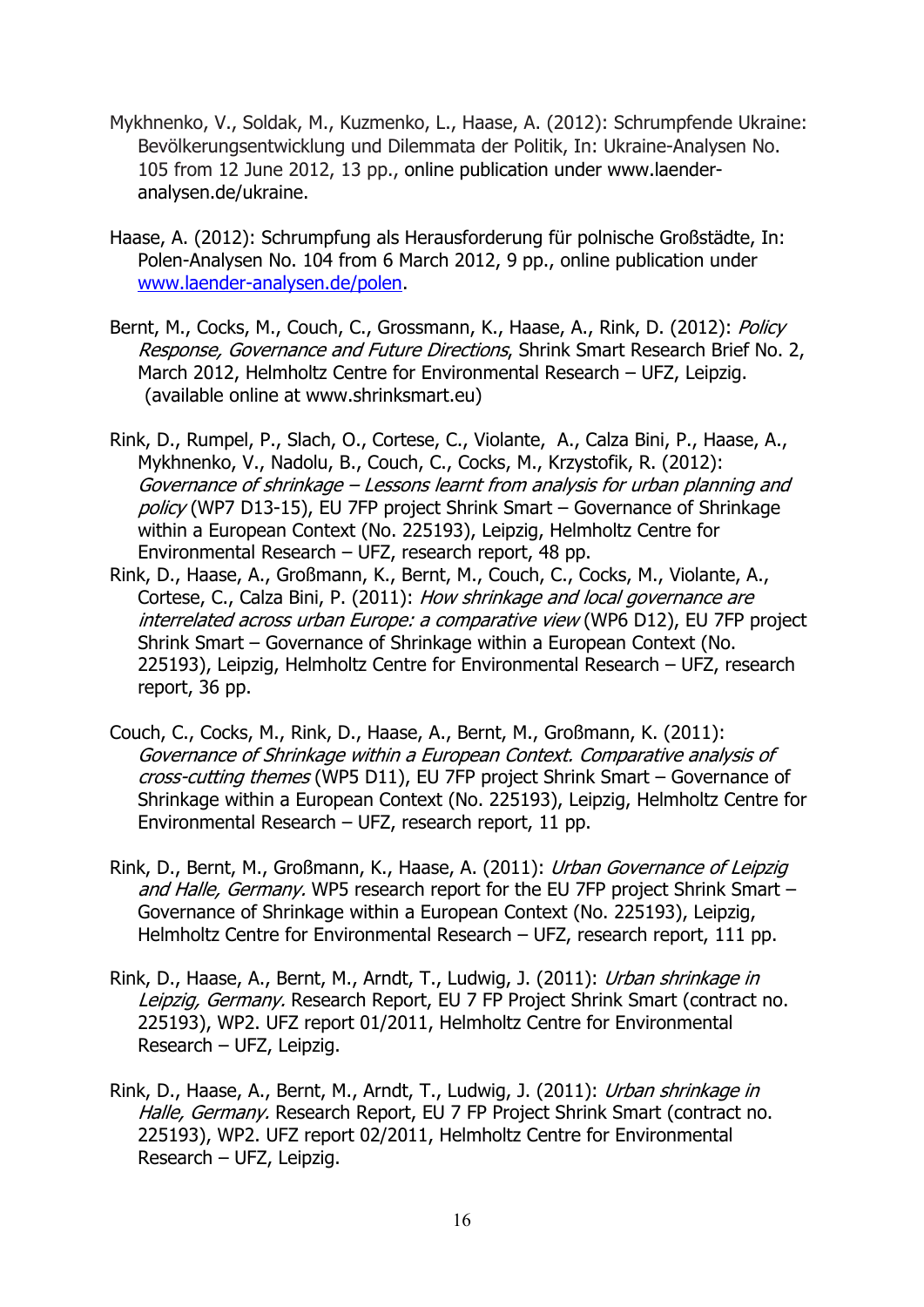- Rink, D., Haase, A., Bernt, M., Großmann, K. (2010): Addressing Urban Shrinkage Across Europe - Challenges and Prospects. Shrink Smart Research Brief No. 1, November 2010. On behalf of the Shrink Smart consortium. Helmholtz Centre for Environmental Research – UFZ, Leipzig (available online at https://shrinksmart.ufz.de/data/D9%20Research%20Brief%20214223.pdf).
- Haase, A., Haase, D., Kabisch, N., Rink, D., Kabisch, S. (2010): Modelling trajectories of urban shrinkage – involvement and role of local stakeholders. In: David A. Swayne, Wanhong Yang, A.A. Voinov, A. Rizzoli, T. Filatova (Eds.): Modelling for Environment's Sake, Proceedings of the Fifth Biennial Conference of the International Environmental Modelling and Software Society Ottawa, Canada, July 5-8, 2010 http://www.iemss.org/iemss2010/index.php?n=Main.Proceedings (date of access: 18 Jan 2011)
- Rink, D., Haase, A., Bernt, M., Mykhnenko, V. (2010): D7 Discussion paper on crosscutting challenges, research report for the EU 7FP project Shrink Smart – Governance of Shrinkage within a European Context (No. 225193), Leipzig, Helmholtz Centre for Environmental Research - UFZ, unpublished typescript, 32 pp.
- Rink, D., Haase, A., Bernt, M. (2009): Specification of Working Model, WP1 research report for the EU 7FP project Shrink Smart – Governance of Shrinkage within a European Context (Nr. 225193), Leipzig, Helmholtz Centre for Environmental Research – UFZ, unpublished typescript, 43 pp.
- Haase, A., Steinführer, A. (2009): New life in old houses: Silent residential change in the postsocialist inner cities of Łódź and Brno. Online publication under www.evropskemesto.cz, 15 pp.
- Rink, D., Haase, A., Kabisch, S., Haase, D., Hartmuth, G. (2008): From IGNIS to NAMOS – operationalisation and contextualisation of sustainability at the local level. In: Proceedings of the iEMSs Fourth Biennial Meeting: "International Congress on Environmental Modelling and Software". International Environmental Modelling and Software Society, Barcelona, Spain, July 2008. CD ROM. Internet: http://www.iemss.org/iemss2008/index.php?n=Main.S11, ISBN 978-84-7653-074-0.
- Haase, A., Haase, D., Kabisch, S. (2008): Simulation and scenarios of a social science concept on urban shrinkage In: Proceedings of the iEMSs Fourth Biennial Meeting: "International Congress on Environmental Modelling and Software". International Environmental Modelling and Software Society, Barcelona, Spanien, Juli 2008. CD ROM. Internet: http://www.iemss.org/iemss2008/index.php?n=Main.W8, ISBN 978-84-7653-074-0.
- Kabisch, S., Steinführer, A., Haase, A., Großmann, K., Peter, A., Maas, A. (2008): Demographic change and its impact on housing. Final report for the EUROCITIES network, Brussels and Leipzig.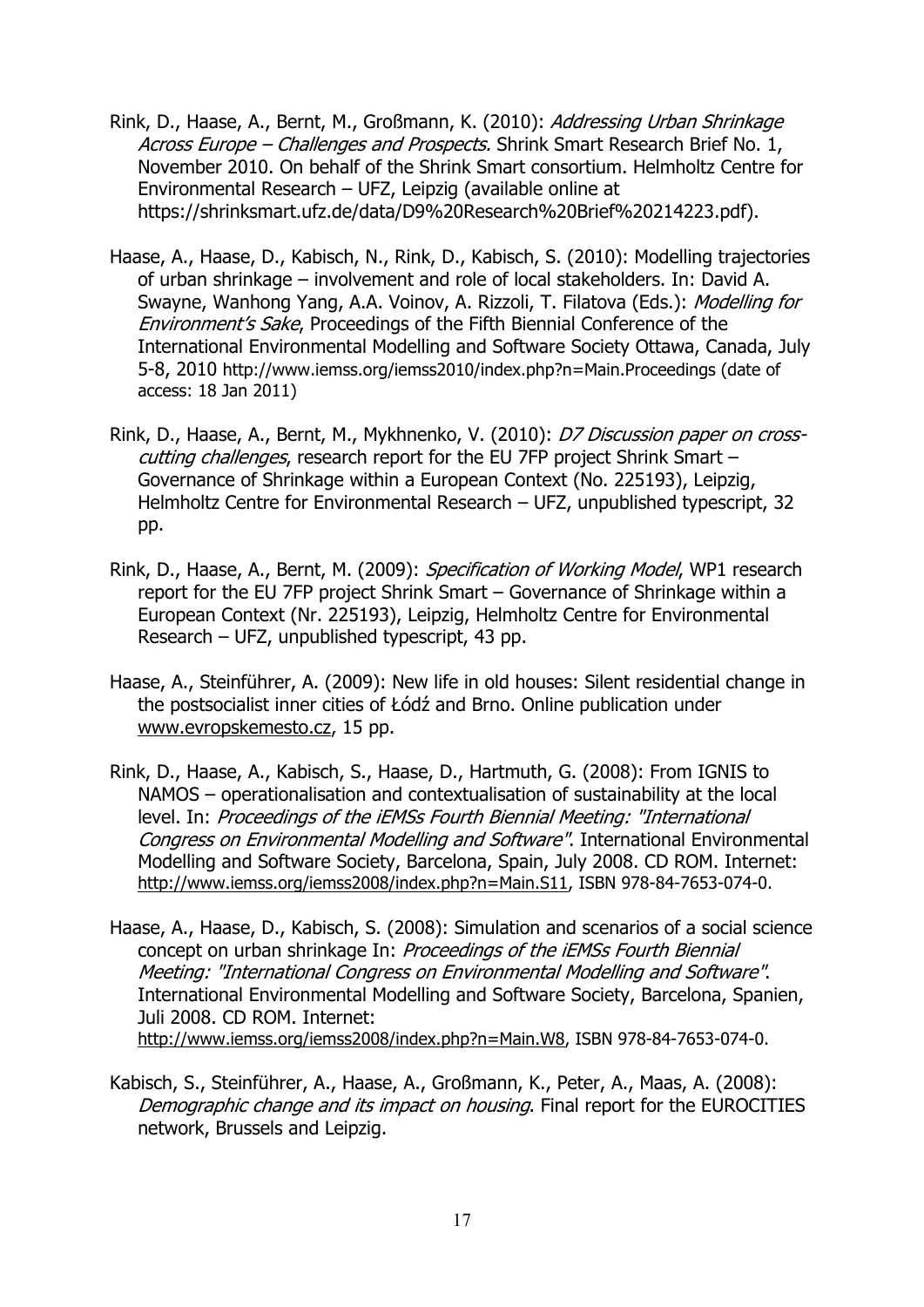- Kabisch, S., Haase, A., Haase, D. (2006): Beyond growth urban development in shrinking cities as a challenge for modelling approaches. In: Voinov, A., Jakeman, A., Rizzoli, A. (Eds.). Proceedings of the iEMSs Third Biennial Meeting: "Summit on Environmental Modelling and Software". International Environmental Modelling and Software Society, Burlington, USA, July 2006. CD ROM. Internet: http://www.iemss.org/iemss2006/sessions/all.html, ISBN 1-4243-0852-6 978-1- 4243-0852-1.
- Haase, A. (2006): Chancen und Herausforderungen der Stabilisierung innerstädtischer Altbauquartiere. In: Kabisch, S., Peter, A. (Eds.): Neue Stadtlandschaften im Zeichen der Schrumpfung. Wissenstransfer zwischen Forschung und Praxis. Leipzig, 12-14.

Buzar, S., Ogden, P. E., Hall, R., Haase, A., Kabisch, S., Steinführer (2005): Work Package Three, final report, part A sociology, Re Urban Mobil WP3 final research report, Part A, London, 96 pp. http://www.re-urban.com/resources/downloads/outcomes/wp3/WP3partA.pdf

Haase, A., Kabisch, S., Steinführer, A., Fritzsche, A., Buzar, S., Ogden, P. E., Hall, R. (2005): Reurbanising the inner city: driving forces, target groups and their housing preferences, Re Urban Mobil WP3 final research report, Part B, Leipzig, 227 pp. http://www.re-rban.com/resources/downloads/outcomes/wp3/WP3partB.pdf

- Haase, A., Kabisch, S., Haase, D., Steinführer, A., Buzar, S., Ogden, P. E., Hall, R, (2005). Monitoring of reurbanisation: Conceptual Approach and a set of Indicators from a Multidisciplinary Perspective. Re Urban Mobil, WP8 final report. Leipzig. http://www.re-urban.com/resources/downloads/outcomes/wp8/MultidisciplinaryIndicatorset.pdf
- Haase, A., Lenssen, U. (2005): Potentials Projects People. Urban Knowledge for Reurbanisation of Inner-city residential Areas, paper held at the conference "Life in the Urban Landscape", Gothenburg, Sweden, 29.5.-3.6.2005, available on CD and at http://www.urbanlife2005.com/proceedings/D/343\_A\_Haase\_et\_al.pdf
- Haase, A., Kabisch, S., Steinführer, A. (2004): Results of the questionnaire survey in Leipzig. Re Urban Mobil WP2 Final Report. Leipzig, 112 pp.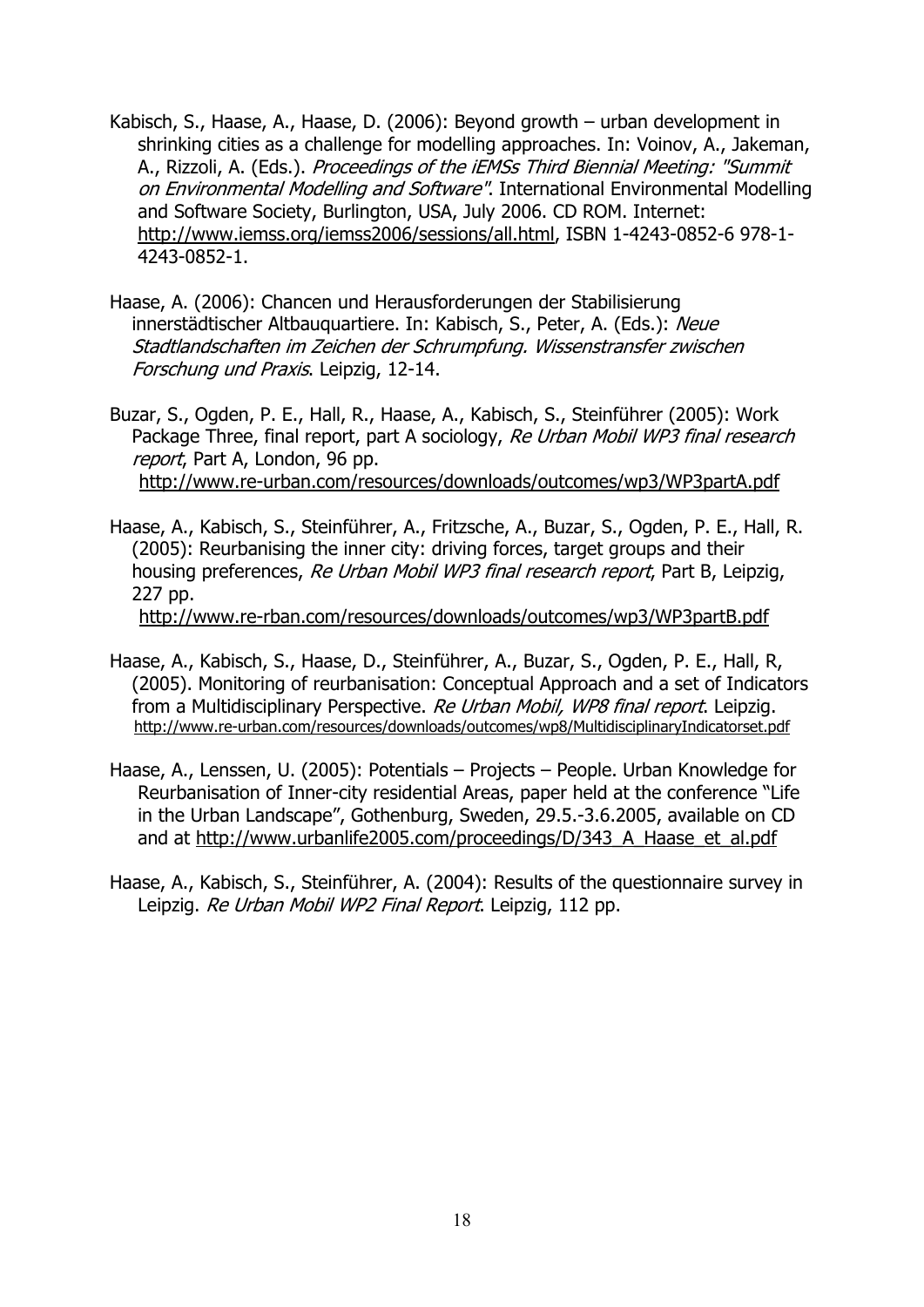Blogs

Haase, D., Haase, A., Rink, D. (2019): Ökosystemleistungen in schrumpfenden Städten: Optionen, Governance und Herausforderungen, http://www.espde.de/oekosystemleistungen-in-schrumpfenden-staedten-optionen-governance-undherausforderungen/ (11.3.2019)

Haase, D., Haase, A., Dankowska, A. (2017): Kleinod, Rückzugsraum und Open Space oder einfach nur "urbane Gärten", http://www.esp-de.de/kleinodrueckzugsraum-und-open-space-oder-einfach-nur-urbane-gaerten-ein-grossespotenzial-fuer-urban-oekosystemdienstleistungen-fuer-alle-aber-aktuell-in-gefahr/ (12.7.2017)

Haase, A., Haase, D., Kabisch, S. (2017): Grüne Stadt für alle? Zu aktuellen Herausforderungen von Stadtgrüngestaltung und sozialverträglicher Entwicklung, http://www.esp-de.de/gruene-stadt-fuer-alle-zu-aktuellen-herausforderungen-vonstadtgruengestaltung-und-sozialvertraeglicher-entwicklung-2/ (21.8.2017)